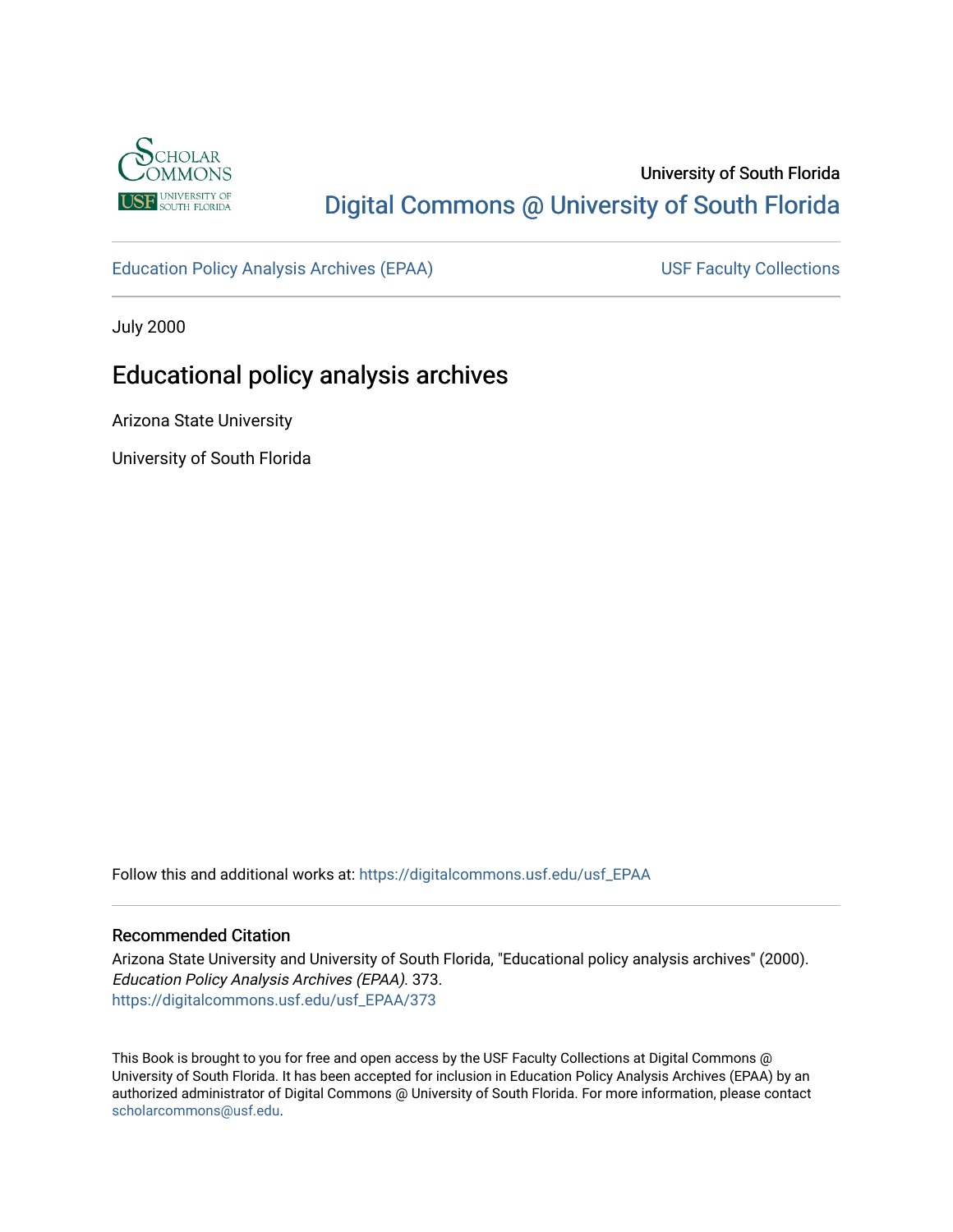# **Education Policy Analysis Archives**

**Volume 8 Number 34 July 17, 2000 ISSN 1068-2341**

A peer-reviewed scholarly electronic journal Editor: Gene V Glass, College of Education Arizona State University

Copyright 2000, the **EDUCATION POLICY ANALYSIS ARCHIVES**. Permission is hereby granted to copy any article if **EPAA** is credited and copies are not sold.

Articles appearing in **EPAA** are abstracted in the *Current Index to Journals in Education* by the ERIC Clearinghouse on Assessment and Evaluation and are permanently archived in *Resources in Education*.

### **Implementation of the Kentucky Nongraded Primary Program**

**Patricia J. Kannapel Lola Aagaard Pamelia Coe Cynthia A. Reeves**

## **AEL, Inc. Charleston, West Virginia (U.S.A.)**

### **Abstract**

 We examine the development of the Kentucky nongraded primary program at the state level, and in six rural elementary schools from 1991 through 1998 (case studies of four of these schools are included in Appendix A). Data collected from our longitudinal qualitative study reveal that teachers changed their classrooms in response to the primary program mandate, and some positive outcomes occurred for students. Implementation was hampered, however, by rapid implementation timelines, failure to clearly articulate the purpose of the program and how it linked with a larger reform effort, and a firmly entrenched "graded" mindset. Currently, progress toward full implementation of a continuous progress model for primary students has stagnated. To revive the program, policymakers need to make program goals clear,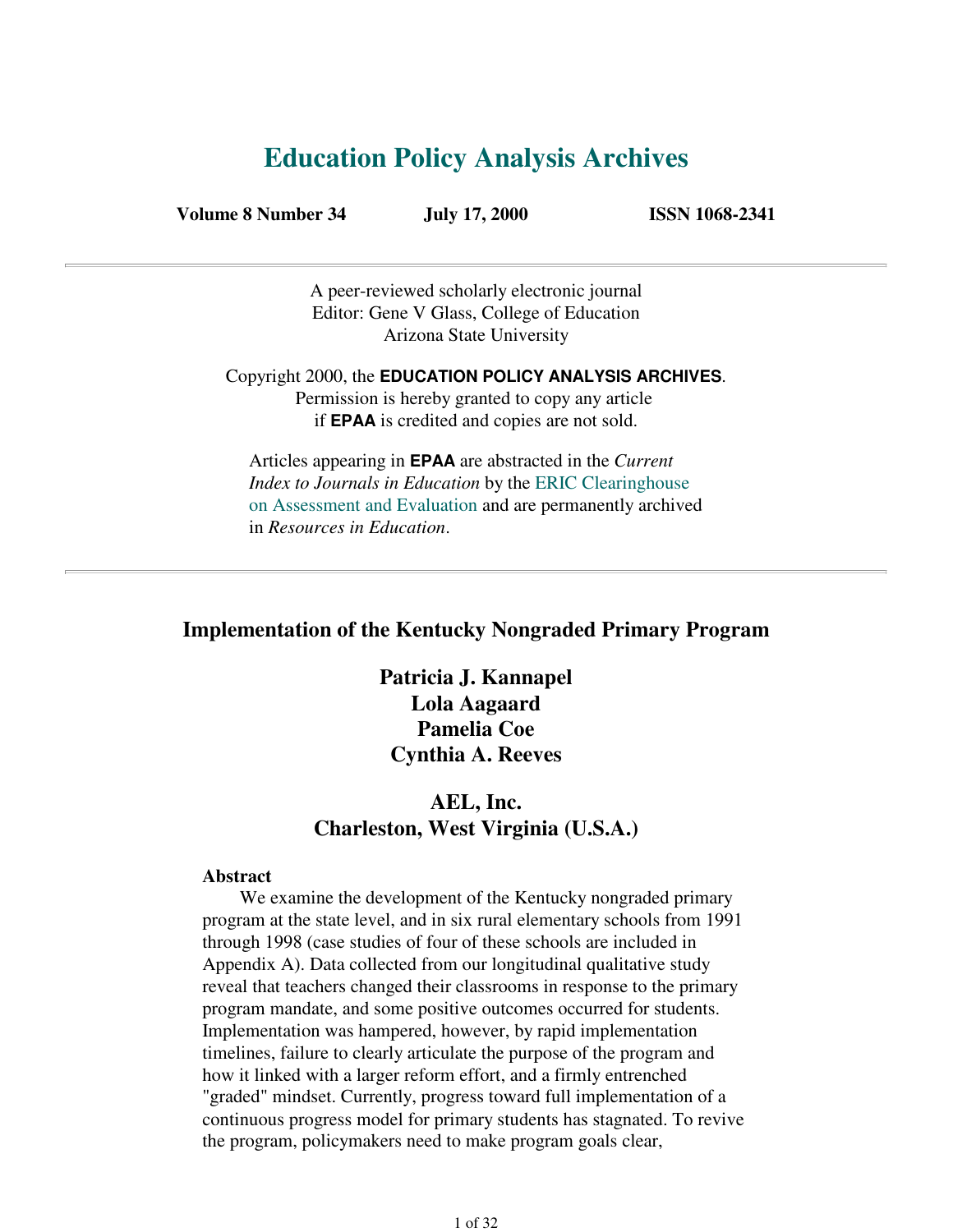demonstrate how its implementation will facilitate attainment of reform goals, and assist teachers in implementing the program as intended. (Note 1)

## **Introduction**

 The concept of nongraded schooling is not new. Nongraded, multi-age education has moved in and out of favor throughout the educational history of the United States. Yet, even though the notion of nongradedness often conjures up a positive image of children moving at their own rate, of older students helping younger ones, and of younger students learning from older ones, nongraded schools and classrooms have failed to take hold in public schools in any large- scale or long-term way over the past several decades. Graded schools became the norm in urban school districts in the latter half of the 19th century, and in rural schools a short time later (Tyack, 1974), and have persisted to the present day. Tyack & Cuban (1995) suggest that, because the graded school arrived on the scene at a time when elementary education was rapidly expanding, and offered a standardized way to process large numbers of students, the organization of schools by grades became the generally accepted form of American public education. In this sense, gradedness might be thought of as one of the characteristics of the "real school," a concept proposed by Metz (1990) to signify a common script that American schools have come to follow, and that has come to be widely accepted by educators and parents alike. This article examines a recent attempt to stem the tide of gradedness: Kentucky's statewide effort to replace grades K-3 with a nongraded, continuous progress model.

## **Study Description**

 This report is based on findings from a longitudinal study of implementation of the Kentucky Education Reform Act (KERA) conducted by researchers from AEL, Inc. The research team studied state-level implementation, as well as implementation in four rural districts. AEL followed implementation in rural settings in Kentucky because most Kentucky school districts are rural, AEL had a rural focus at the time, and comprehensive reform in rural districts has been little reported or documented. The study districts were selected from a list of districts identified by various Kentucky stakeholders and policymakers as representative of "typical" Kentucky school districts: we asked that they identify districts that were neither at the forefront of reform, nor likely to subvert it. From 1991 through 1995, we studied the primary program along with other aspects of KERA implementation in all 15 elementary schools in the four districts. From 1996 through 2000, we narrowed our focus to six schools, and to a specific cohort of students within those schools: the class of 2006—a group whose entire schooling had been under KERA, and who were completing the primary program in 1996-97. This study sample of six schools included two schools in western Kentucky, two in central Kentucky, and two in eastern Kentucky. Four of the schools were located in towns, while two were in outlying communities or rural areas. Five were located in county districts; one was in a small, independent school district. When compared to urban and suburban schools, our study schools were relatively small, ranging in size from 80 students to 500 students. The percentage of students on free/reduced lunch has fluctuated throughout the study period, ranging from about 30-40 percent at the low end to 60-70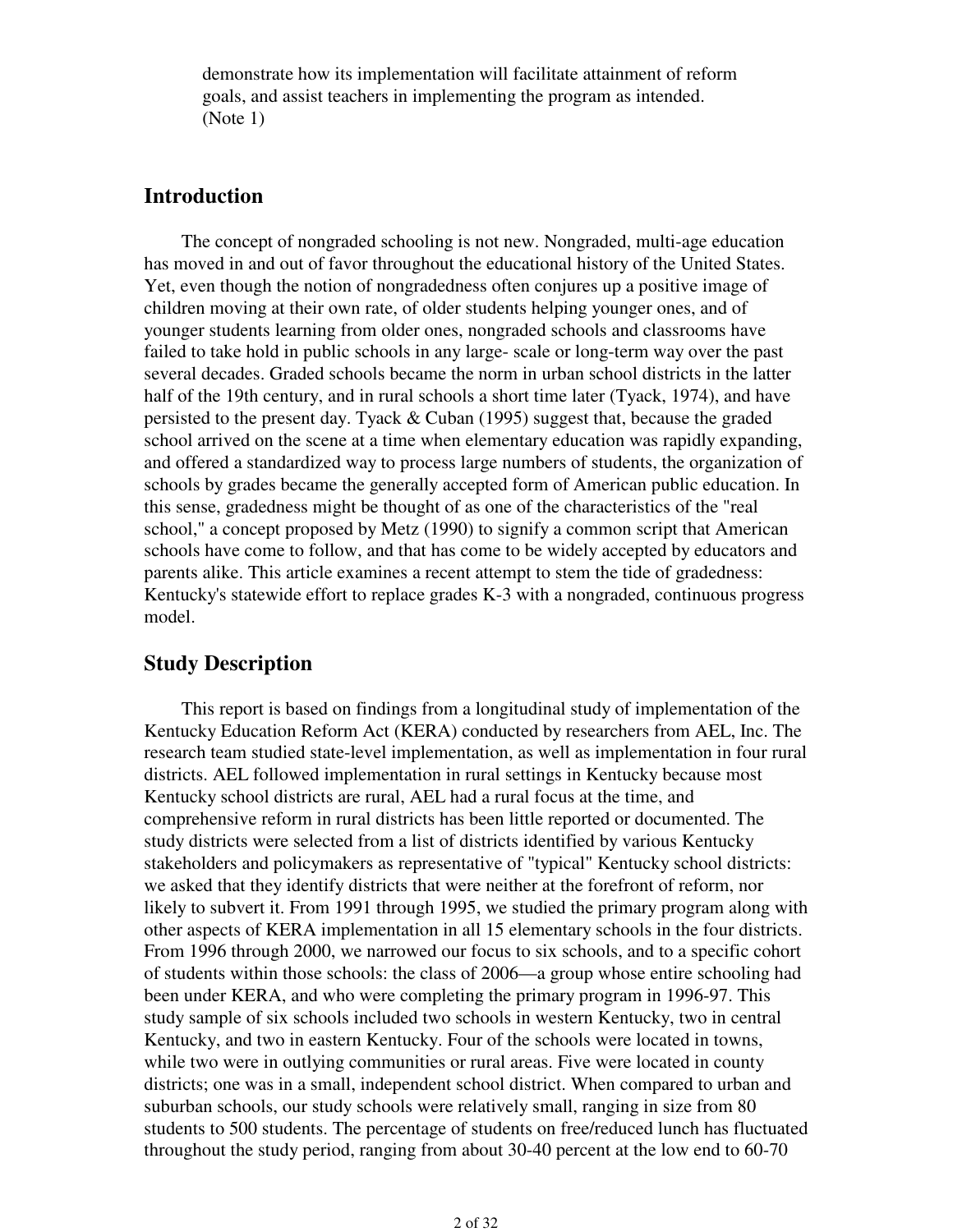percent at the high end.

 The study was qualitative in nature: we relied on interviews, observations, and review of documents to provide information. Across the years of the study, we observed over 180 hours in primary classrooms and conducted approximately 400 interviews with administrators, teachers, parents, primary students, and state officials. We also observed professional development sessions on the primary program. Documents analyzed included lesson plans, primary program action plans and annual evaluations, school transformation plans, school council minutes, school board minutes, and local newspapers. At the state level, we interviewed key officials who where instrumental in primary program implementation, regularly attended meetings of the Kentucky Board of Education, observed early professional development institutes on the primary program, and examined primary program implementation documents.

 Our analysis has included extensive review and discussion of our field notes and key documents, as well as a discussion of preliminary findings with state officials, and with administrators and teachers in the local districts. This paper addresses the following questions:

- What was the state and national context for Kentucky's nongraded primary 1. program?
- 2. How was the program implemented at the state level?
- 3. What changes occurred in primary classrooms?
- 4. How did the primary program affect students?

Additionally, we have included in Appendix A short case histories of primary program implementation at four of the schools we have studied intensively.

## **The Context for Kentucky's Nongraded Primary**

 Kentucky's nongraded primary program (hereafter referred to as the "primary program") is but one component of a massive restructuring of the state's educational system. The Kentucky Education Reform Act, passed by the Kentucky General Assembly in the spring of 1990, came about as the result of a lawsuit filed by 66 of the state's poorest school districts charging that the state's system of financing public schools placed too much emphasis on local resources (Rose v. Council for Better Educ., 1989, p. 4). The Kentucky Supreme Court ruled in the summer of 1989 that the entire state school system was unconstitutional, and ordered the state legislature to restructure entirely the state's system of public schooling.

 The Kentucky legislative leadership organized a task force, composed of legislators and representatives from then-Governor Wallace Wilkinson's office, to design the restructuring package. Subcommittees on curriculum, governance, and finance were created to work out the details of the reform. Each committee hired a national consultant to assist in developing its portion of the restructuring package. The consultant who designed the curriculum package, which contains the primary program, was David Hornbeck, then of Hogan and Hartson in Washington, D. C., but currently superintendent of the Philadelphia schools. Hornbeck, with substantive input from the Task Force and the Governor's office, designed a reform package that shifted the focus from teacher inputs to student results, required schools to ensure high levels of achievement for *all* students, and gave schools autonomy to decide how to help students achieve reform goals, but held them accountable for student performance as measured by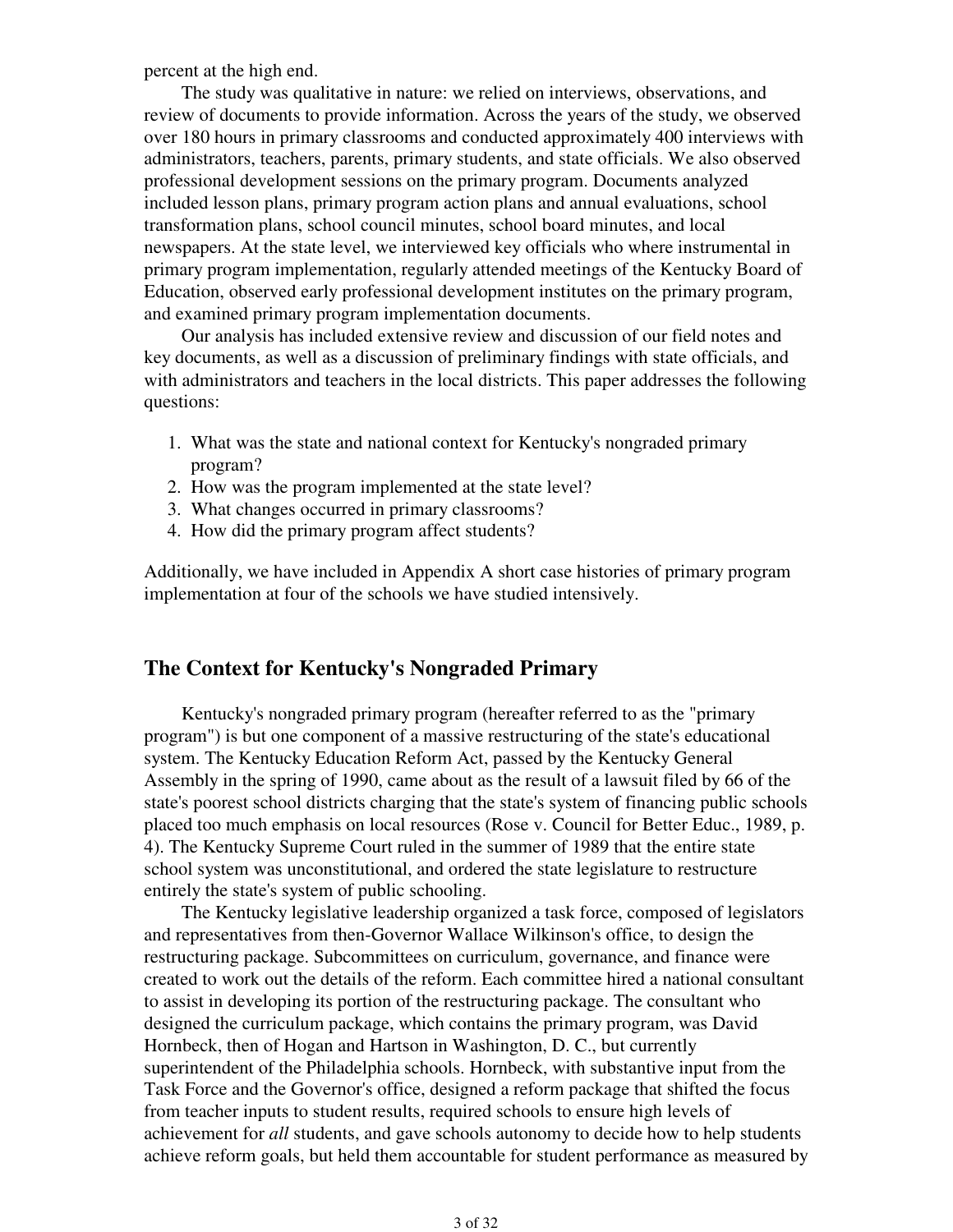a performance-based assessment instrument. This restructuring package strongly reflected an approach that would soon become known as "systemic reform" (Cohen, 1995; Fuhrman, Elmore, & Massell, 1993; Murphy, 1990; O'Day & Smith, 1993; Schwartz, 1991; Smith & O'Day, 1991).

 The groundwork for this brand of restructuring had been laid by Governor Wallace Wilkinson in the two years prior to 1990. Wilkinson, with guidance from Education Secretary Jack Foster, developed an "outcomes-based" restructuring plan that called for school-based management, leadership and staff development, increased resources for instructional improvement, an outcome-based curriculum, performance standards, accountability, and a rewards program (Wilkinson, 1988a, 1988b).

 As pointed out by Fuhrman, Elmore, & Massell (1993), the primary program—with its requirement that schools eliminate grades K-3—was a curious addition to a reform package that called for locally-designed instructional inputs. Former Kentucky Education Secretary Jack Foster, who served on the task force that designed KERA, explained inclusion of the primary program:

Although not specifically proposing creation of a primary program, Governor Wilkinson contended in his reform proposal prior to the Supreme Court decision that it was time to alter the structure of the school to enable teachers to work more effectively with children who have different learning styles, aptitudes, or interests. Wilkinson contended that the traditional school leaves the educational needs of many children unmet because it is not flexible enough to meet their different learning needs.... A classroom in which everyone is studying the same thing at the same time is not one that can easily adapt to individual differences in either learning style or ability. With this as background, David Hornbeck, consultant to the curriculum committee of the Task Force on Education Reform, [recommended that grades K-3 be replaced with an ungraded model] (Foster, 1999, p. 70).

 In addition to the push from the Governor's office, the decision to include a nongraded primary program as a starting point to a results-based restructuring plan is likely related to the fact that, at the time KERA was developed, nongraded instruction was making a resurgence as a "new" schooling structure (Anderson & Pavan, 1993). The recent movement toward nongraded instruction is a response to research in child development and the learning process, which suggests that nongradedness is an appropriate strategy for curbing ability tracking and grade retention, which have been shown to have harmful effects on children (Massachusetts Board of Education, 1990). Proponents of nongraded primary programs argue that they provide a developmentally appropriate way for teachers to deal with individual differences found among children at an age when they are psychologically vulnerable (National Association for the Education of Young Children, 1987; National Association of Elementary School Principals, 1990).

 While nongraded programs are seldom cited as a feature of systemic reform, the emphasis in nongraded programs on tailoring instruction to individual needs so that all students can achieve is quite compatible with the systemic reform movement's emphasis on helping *all* children achieve rigorous academic standards. Unfortunately, this sort of link between the primary program component of KERA and the larger reform package was not made clear to Kentucky educators. In Hornbeck's final recommendations to the legislative task force, the primary program appears on page 65 of a 66-page document, is described in three sentences, and is not linked conceptually with the systemic-reform-like recommendations that precede it (Hornbeck, 1990).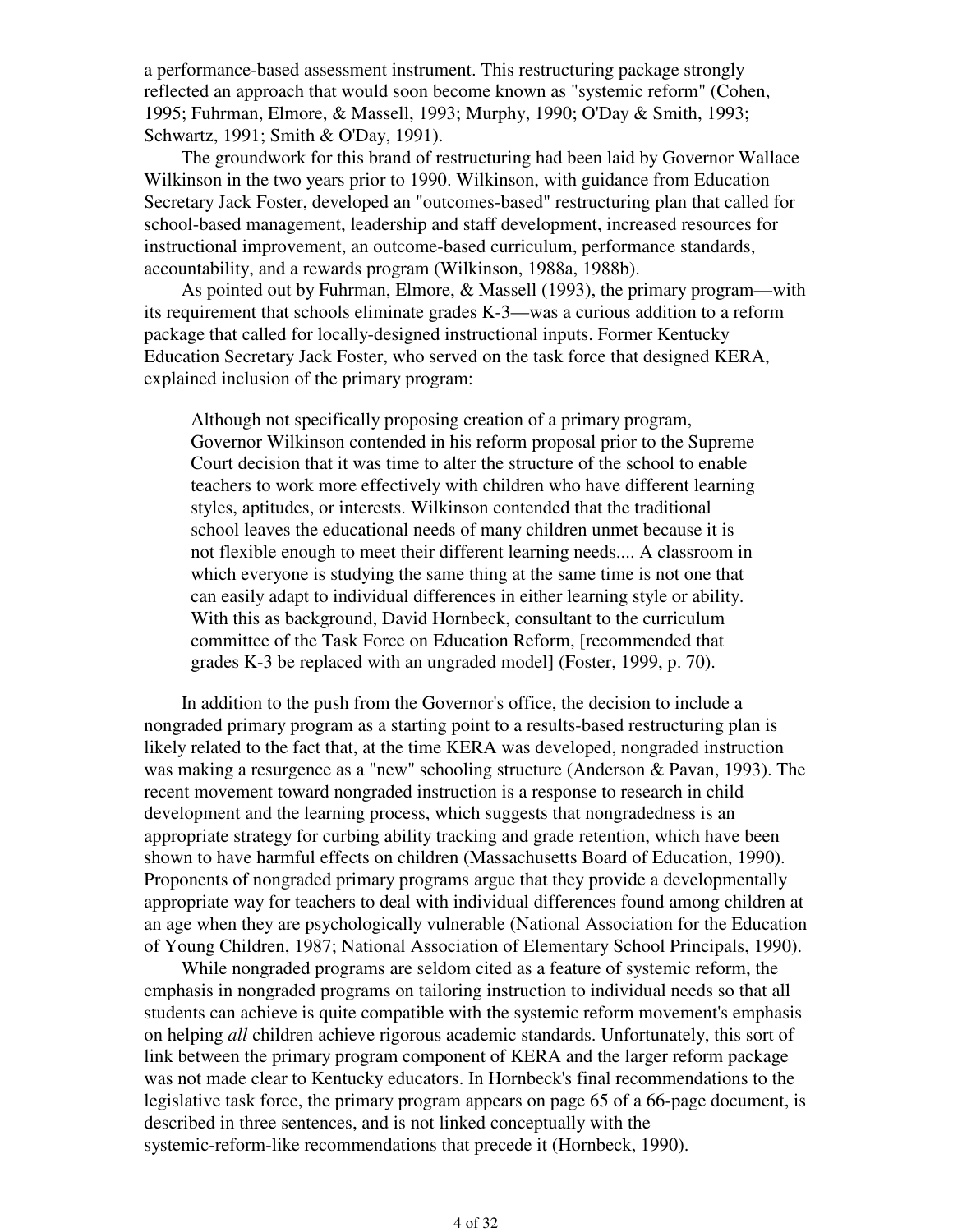Jack Foster acknowledged that the rationale for the primary program, and its link with the larger reform, was never made clear:

We dropped that one in there very late... . We had no protocols, no models, we had no documentation, no references to literature, nothing. It just appeared. So it really left the Department of Education to do whatever they wanted. I was asked a couple of times to come over and interpret to them what we had in mind. Hornbeck was gone by now. I used my own philosophy as to the intent of that... So we got what we deserved on that one. You never want to lay something that significant into a piece of legislation without some sort of supporting documentation that people can use to get at the legislative intent. But there is nothing; there is nothing (personal communication, 9/17/99).

### **State-Level Implementation of the Primary Program**

 Radical change is a difficult and often messy process, an observation well-documented in the education change literature (see Fullan, 1996). The implementation of the primary program was no exception. The lack of clearly articulated legislative intent hampered primary program implementation from the outset. State officials involved in early implementation of the primary program, along with the first program description issued by the Kentucky Department of Education (KDE), reported that Department staff had to engage in extensive research to get at the intent of the primary program. The program description, entitled *The Wonder Years* (Kentucky Department of Education, 1991), states that staff examined all statutory provisions regarding the primary program; reviewed the provisions of KERA that impact the primary program; reviewed the curriculum committee recommendations; reviewed direction and clarification provided by David Hornbeck, other Task Force members, and legislative staff; reviewed literature and research on "nongradedness;" reviewed position statements of national organizations for the education of young children; attended conferences and heard national consultants; and visited schools with nongraded programs. From this research, the KDE identified seven critical attributes of the program, which focused around how primary classrooms should look, rather than what primary teachers should teach. The attributes were **developmentally appropriate educational practices, multi-age/multi-ability classrooms, continuous progress, authentic assessment, qualitative reporting methods, professional teamwork, and positive parent involvement.** According to staff at KDE who were instrumental in developing the position statement, the critical attributes were meant to serve as a guide to schools as they developed their primary programs. The 1992 General Assembly, however, adopted the attributes into law.

 The critical attributes quickly became the linchpin of the primary program, not only because they were now mandated, but because the attributes were virtually the only guidelines for reform implementation in the early years. The state's assessment contractor was developing the new performance assessment instrument, and the KDE was beginning to develop curriculum frameworks. But the primary program attributes were the first piece of guidance to fall into place, and it was around the attributes that professional development and primary program directives revolved.

Early implementation was further complicated by the implementation timelines.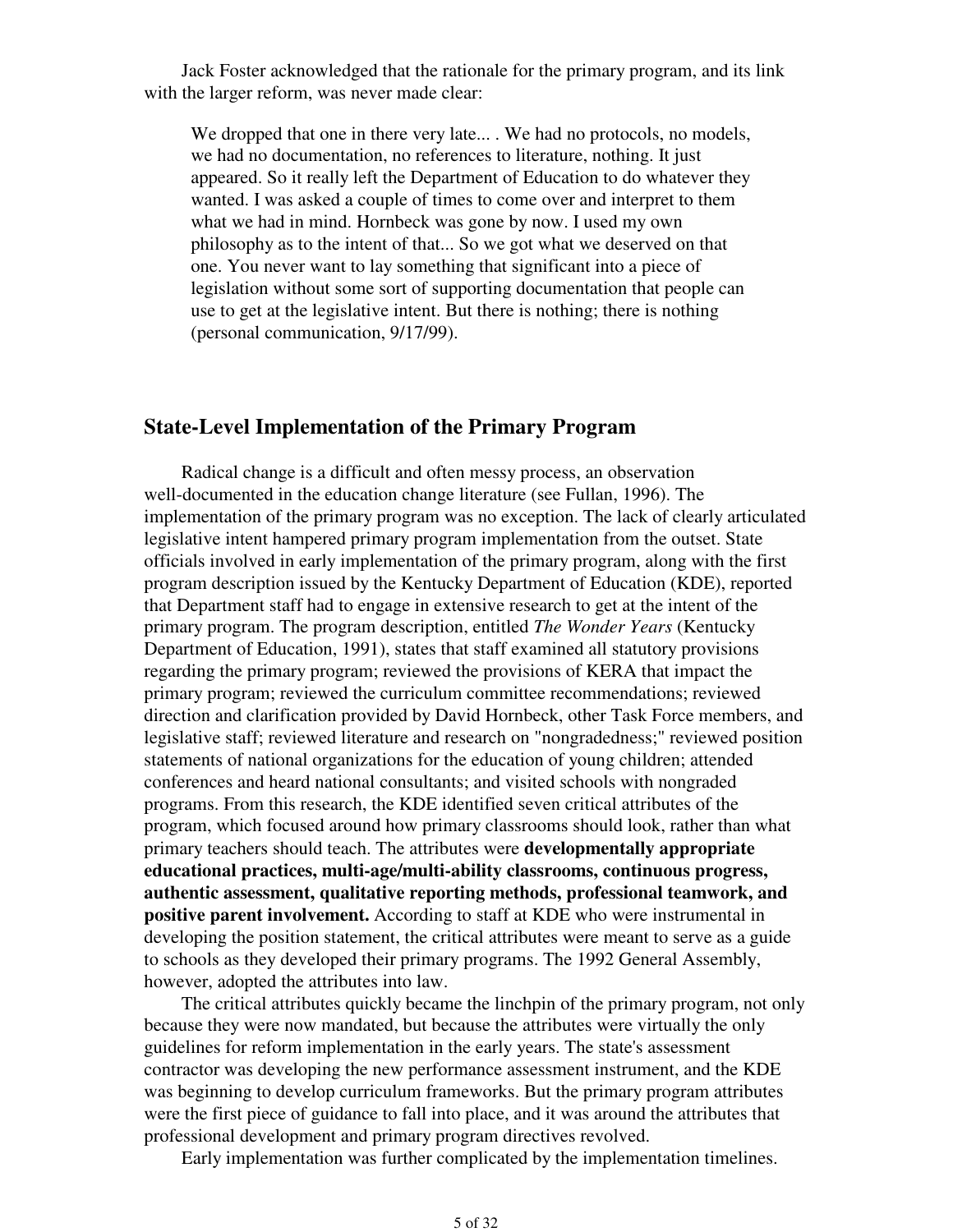The original KERA legislation laid out no specific timelines for implementation. The 1991 program description suggested that implementation would occur over a three-year span beginning in 1992-93, but a former KDE official reported to us that KDE had envisioned full implementation occurring by 1996. This recommended gradual approach might have facilitated linkages between the primary program and the larger reform because curriculum supports could have been put in place to help primary teachers plan what they were to teach (KERA goals) before having to follow the state plan for how to teach it (critical attributes). In 1992, however, apparently in an effort to jump-start reform by getting the primary program in place, the legislature mandated beginning implementation in 1992-93, and full implementation by 1993-94.

 The unintended effect of the new timeline, coupled with the critical attributes becoming statutory requirements, was that teachers were thrust into the overwhelming demands of multi-age classrooms before the state had provided the curriculum guidance required by KERA. State curriculum frameworks did not appear until 1993 (Kentucky Department of Education, 1993b), and the even more widely used *Core Content for Assessment* was not available until 1996 (Kentucky Department of Education, 1996a). Consequently, primary teachers fashioned a program that demonstrated implementation of the seven critical attributes, but the fundamental issues of what they were to teach and how the curriculum should align with KERA had not been worked out.

 Another aspect of primary program implementation that became problematic was the issue of how to determine when students were ready for fourth grade. An interim process for determining successful completion of the primary program was adopted in December 1992 and is still in effect (Kentucky Department of Education, 1993a). There was some initial thinking that the interim regulation would be replaced by the Kentucky Early Learning Profile (KELP), which was developed by the state's assessment contractor. According to the KELP handbook (Kentucky Department of Education, 1994), this primary assessment tool was not intended to mirror the fourth-grade assessment, but was designed to provide students with opportunities that would lay the foundation for the fourth-grade assessment. The KELP was piloted during the 1992-93 school year and field tested in 1993-94. Training in use of the KELP was made available to primary teachers across the state in the summer of 1994: the summer following the year they were required to fully implement the primary program. Because of concerns about the amount of paperwork associated with the KELP, it was never made mandatory, but schools are expected to use a process similar to that spelled out in the "interim" regulation, or a "KELP-like" process for verifying successful completion of the primary program.

 The KELP was not widely adopted across the state. Bridge (1995) reported that most teachers found the KELP so burdensome that they would discontinue using it if given the choice. The state Office of Education Accountability (OEA) reported in both its 1996 and 1997 annual reports that about one-third of schools were using the KELP, and that there was no monitoring of schools not using the KELP to determine if they were using an alternative that met the criteria for exiting the primary program. However, the KDE reported to the OEA in 1999 that, based on a survey returned by 94 percent of elementary schools, 75 percent of schools used one or more components of the KELP. Of this number, 44 percent used the KELP Learning Descriptions, which is the component that assesses students' continuous progress (Kentucky Department of Education, 1999).

 The failure to link the primary program to the rest of KERA resulted in a perception among teachers that the primary program was out of sync with reform in grades 4-12. In our study schools teachers expressed concern about the adjustment primary students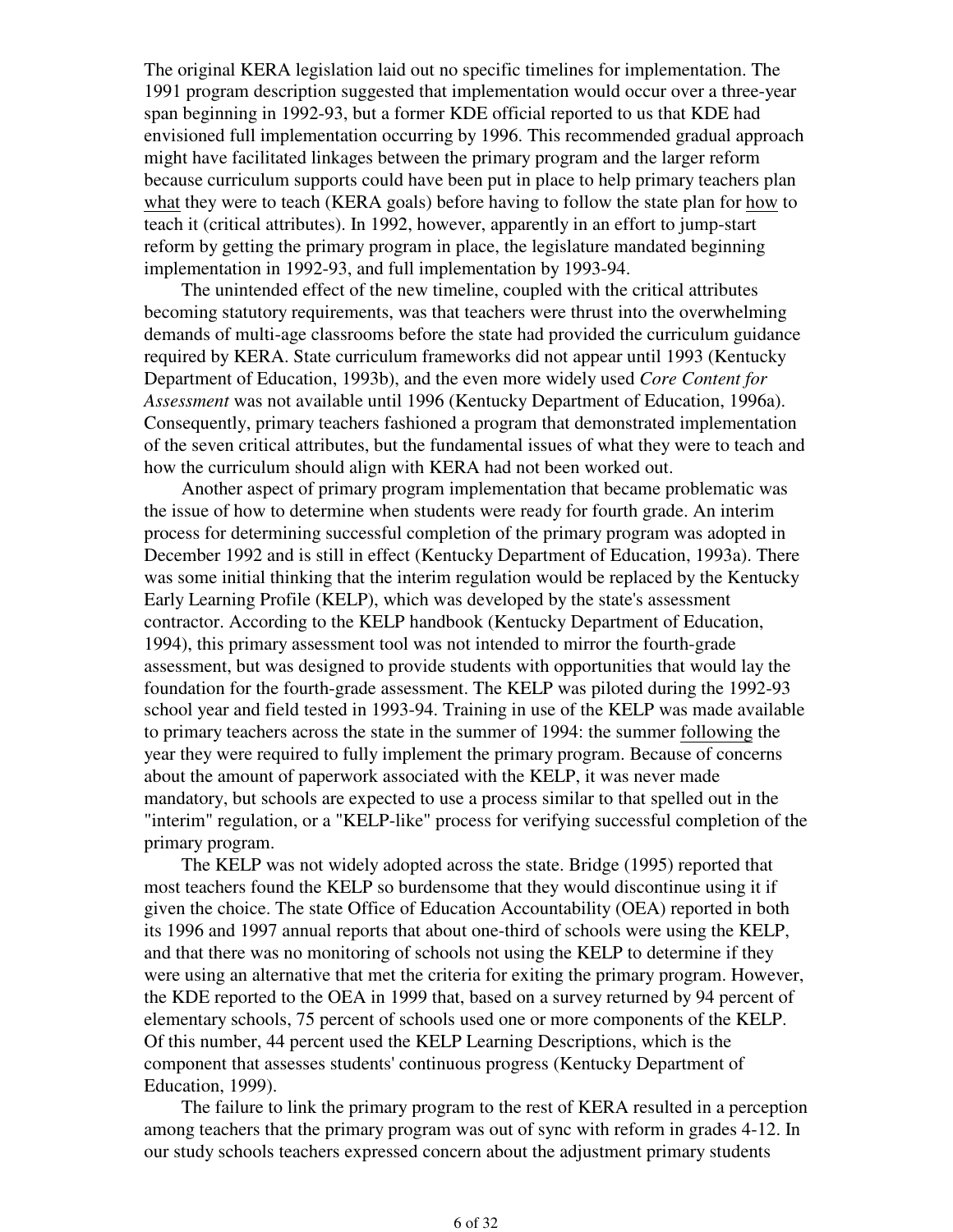would face when they reached fourth grade, where behavioral and academic expectations would be more rigid. These teacher perceptions contrasted sharply with what we heard from state officials, who expressed hope that primary program practices would be so successful and well-received that they would work their way up through the grades as teachers, parents and students came to embrace and expect these sorts of practices. A key official at the state department of education commented to us in 1993:

Now how responsive the rest of the system is to that group of children is going to be the next critical question. It has already been asked. Parents are saying, "What happens when my child leaves this wonderful program where they've become independent thinkers and they go into Miss Jones stringent fourth-grade classroom and they're not allowed to continue on?" Our response is, "If I were you, as a parent, I would really be at the door of that school principal or that school council insisting that the [intermediate grade] program change." That's where the dynamic of change can be. I don't think it should be mandated from here. I think it occurs because it's a good program and they want to continue it.

Former Education Secretary Jack Foster made similar comments:

It was our hope that [the primary program] would be so successful that by the time [students] came out of the primary, we could convince other teachers up through the elementary school, and get the whole elementary school ungraded (personal communication, 9/17/99).

 While state officials expressed the belief that the primary program would mirror the kinds of practices needed at all grade levels to help students achieve the higher-order skills emphasized in the KERA goals and expectations, the vast majority of training and support documents for the primary program did not link the program with KERA goals and expectations. In the primary, the focus was on eliminating student failure and on building student self-esteem and love of learning. This was to be accomplished through mandates as to how primary classrooms should operate (the critical attributes). In grades 4-12, by contrast, the focus was on preparation for the state assessment, which was the tool for judging whether students were making progress toward KERA goals.

 Another major influence on primary program implementation was legislation that was meant to facilitate the primary program. Key members of the legislature believed that the focus on multi-aging had detracted from the broader purpose of the primary program. In 1994, the legislature passed a law that added flexibility for schools to determine, based on individual student needs, that multi-age/multi-ability grouping need not apply to every grouping situation throughout the day; and that permitted entry-level (or kindergarten) students to be grouped in self-contained classrooms if developmentally appropriate. Greater flexibility was added in 1996 legislation. These legislative acts relaxing the multiage, multiability requirement were viewed by some teachers as a signal that they no longer had to implement the one attribute that, to them, had become synonymous with the primary program. McIntyre and Kyle reported in 1997 that after multi-age grouping was made optional, fewer teachers were implementing the multi-age component, and that some teachers abandoned the primary program altogether; a phenomenon we also observed in our study schools.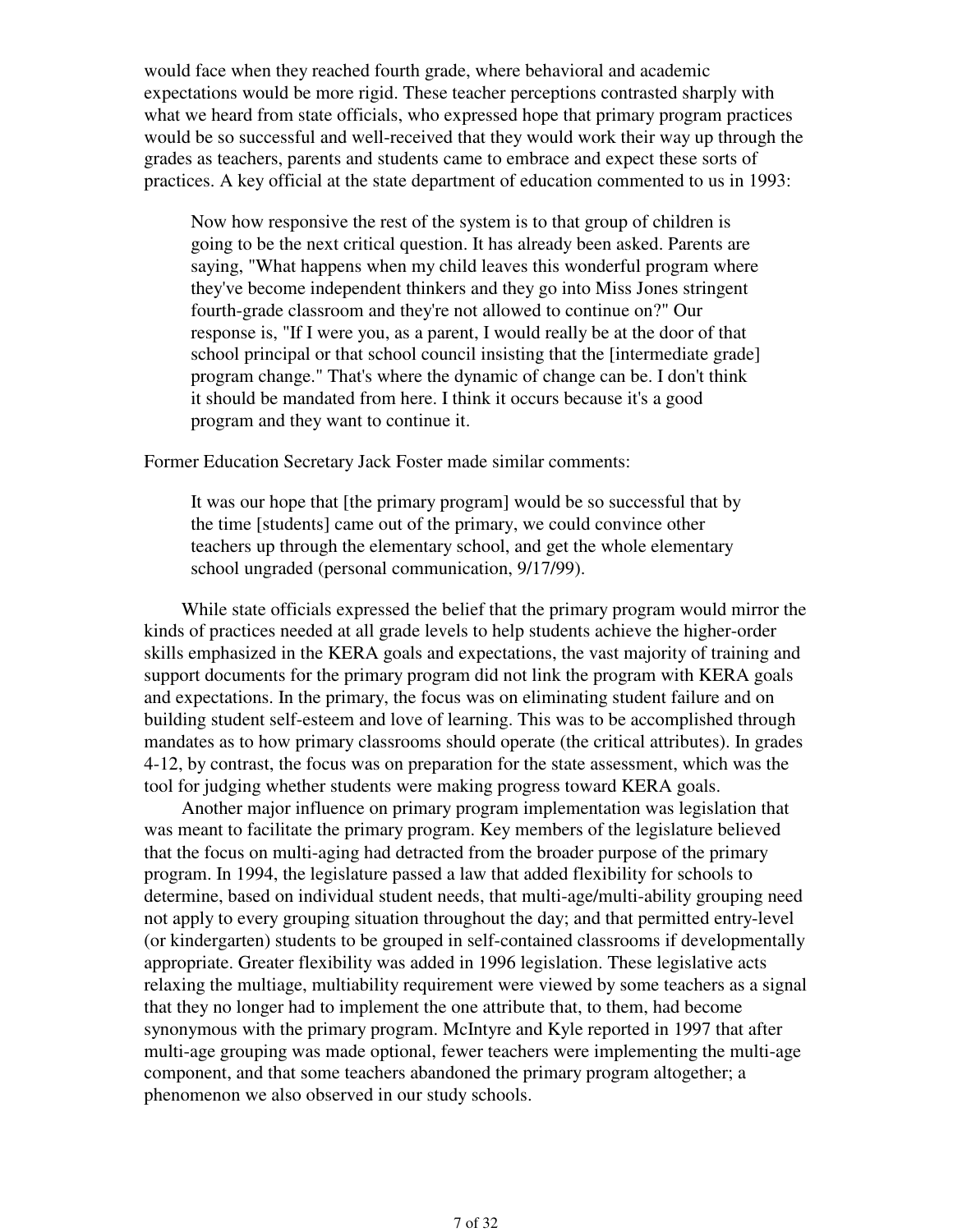## **Changes in Primary Classrooms**

 In the first two years of primary program implementation (1992–93 and 1993–94), primary teachers at our six study schools—in an attempt to implement the attributes—made changes in their approaches to instruction, assessment, grouping practices, reporting methods, working with other teachers, and working with parents. While virtually all teachers tried new practices in their classrooms, some embraced the changes more enthusiastically than others. This sort of varied implementation was also reported in other studies conducted around the state (Kyle & McIntyre, 1993; Raths  $\&$ Fanning, 1993; Raths, Katz & Fanning, 1992). Among our study sample, we studied one school where an enthusiastic and persuasive principal and an open-minded faculty combined their energies to make major changes in their approach to instruction and student grouping (see the case study of Orange County Elementary School in Appendix A). At two schools that had previously had high student achievement using traditional approaches, changes were approached with caution by nearly all teachers (see the Newtown Elementary School case study). At two other schools, the issue of how much change to make was divisive (see the case studies of Vanderbilt County Elementary School and Kessinger Elementary School).

 While changes in primary classrooms were substantial and widespread initially, movement toward greater implementation of the primary program has stagnated in our study schools, as well as statewide (McIntyre & Kyle, 1997). Generally, primary teachers seem to have settled into an approach that is comfortable for them, whether it equates to full implementation or not. The reactions to and implementation of the primary program in the AEL rural study districts do not seem to involve distinctly rural issues, as similar findings were reported in reviews of other KERA research that included urban areas in the commonwealth (McIntyre & Kyle, 1997). One possible exception might be that none of these districts had tried a nongraded approach since a brief fling with it (when it was last popular) in the 1950s, whereas some of the more urban and suburban districts in the state had been experimenting with the practice for some time before KERA was passed (Kentucky Education Association/Appalachia Educational Laboratory, 1991).

 Below, we describe more fully the changes that occurred—and the ones that persisted—under each of the critical attributes. We also consider the perceived disjunction between the primary program and reform in the intermediate grades.

 **Developmentally appropriate practices**. With the new professional development money from KERA, virtually all primary teachers in the study schools received copious training and experimented with new instructional practices. Professional development was weighted most heavily toward developmentally appropriate instructional practices. Teachers reported being simultaneously overwhelmed and energized by what they were learning and doing. One teacher commented in 1992:

I've attended a lot of workshops, I've attended a lot of seminars, I'm doing some things this summer. I'll be learning more about whole language for two weeks, and I've got a couple of other workshops I'm really interested in. I just finished training to be a math specialist. That was really rewarding. Everything that I have done and every workshop that I've gone to, I've learned a lot and I've tried to apply it in the classroom.

Of all the changes primary teachers attempted, changes in instructional practices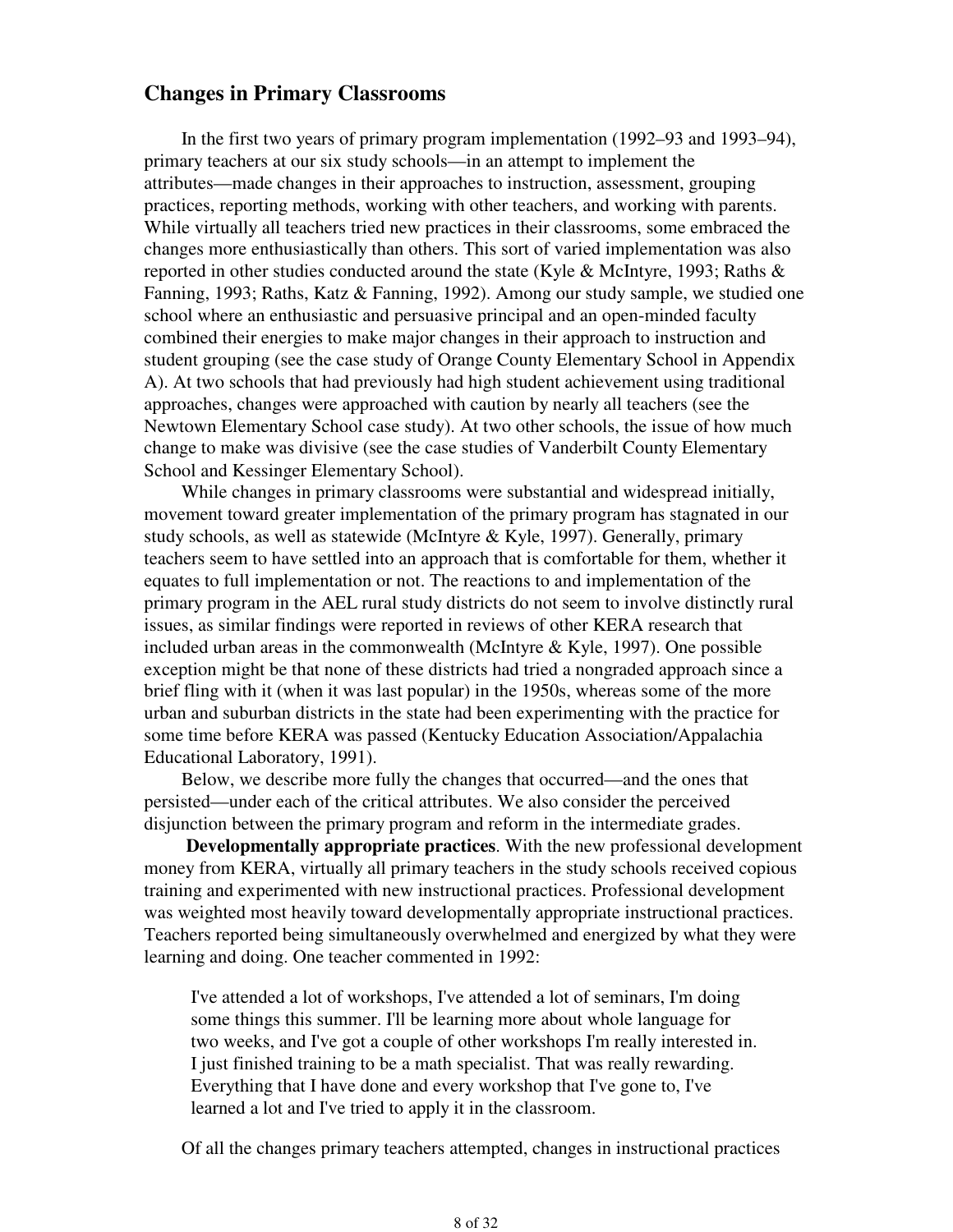were adopted most readily, and have persisted more than have changes in the areas of the other critical attributes, reportedly because teachers have had success with many of the new approaches. In a review of research on the primary program statewide, McIntyre & Kyle (1997) also reported that teachers found developmentally appropriate practices the easiest attribute to implement, continued to use varied instructional practices, and rated this attribute as the most important one in terms of student learning.

 The most common practices we observed in the early years were use of hands-on and calendar activities to teach mathematics; thematic or interdisciplinary instruction; use of authentic literature, whole language, or literature-based instruction; journal or other writing activities; and flexible seating arrangements. Although the degree of implementation varied across schools and teachers, virtually all teachers experimented with these practices in the first two years of primary program implementation. In addition, about half of the teachers employed learning centers; a lesser proportion attempted cooperative learning activities. In general, teachers assigned less textbook work, drill, seat work, and rote memorization than in the past—although these practices were in regular evidence at two of our study schools. Similar findings were reported statewide; Bridge (1995) found that teachers were using a variety of approaches and materials, attempting to integrate the curriculum through theme activities, and arranging the physical environment of their classrooms to facilitate primary program implementation.

 As primary teachers tried new approaches, however, they found that developing thematic units, learning centers, and hands-on activities was labor-intensive and time-consuming. In addition, they worried that students would not acquire "basic skills" without the customary drill and practice. These concerns were echoed by intermediate teachers, who began to report almost immediately that primary students were coming to them lacking in basic skills. Thus, after the initial two years of classroom innovation, many primary teachers returned to more traditional practices such as using spelling books to teach spelling, drilling on math facts, and use of workbooks and worksheets to teach phonics. Some of the new instructional practices have persisted in our study classrooms, however, including more flexible seating arrangements, partner or group work, emphasis on process writing, use of authentic literature as part of the primary reading program, and greater use of hands-on activities. Practices that have mostly fallen to the wayside are learning centers (except in entry-level primary classrooms), cooperative learning activities, and broad use of themes or interdisciplinary instruction.

 **Multi-age/Multi-Ability Classrooms**. Probably because the primary program had initially been referred to as the "nongraded primary," and because this was one of the most tangible attributes to be implemented, teachers equated the multi-age, multi-ability attribute most strongly with the primary program. While state officials retrospectively reported to us that this attribute was meant to serve as a tool to enable continuous progress, it was not presented that way in the state guidelines, nor in any professional development we observed. As a result, educators implemented multi-aging as an end in itself, and one that was difficult conceptually and logistically. Two schools initially attempted K-3 classrooms, pulling students into smaller groups (single or dual-age) for skills instruction. Three other schools grouped students into two- and three-age span groups, also breaking them into more homogeneous groups during the day for skills instruction. One school was more cautious, never experimenting with more than a dual-age classroom.

 In response to the legislation that relaxed the multi-age requirement, by the 1996-97 school year, three of the six schools studied more intensively since 1996 had returned to single-age classrooms (although one of these has since opted to return to dual-age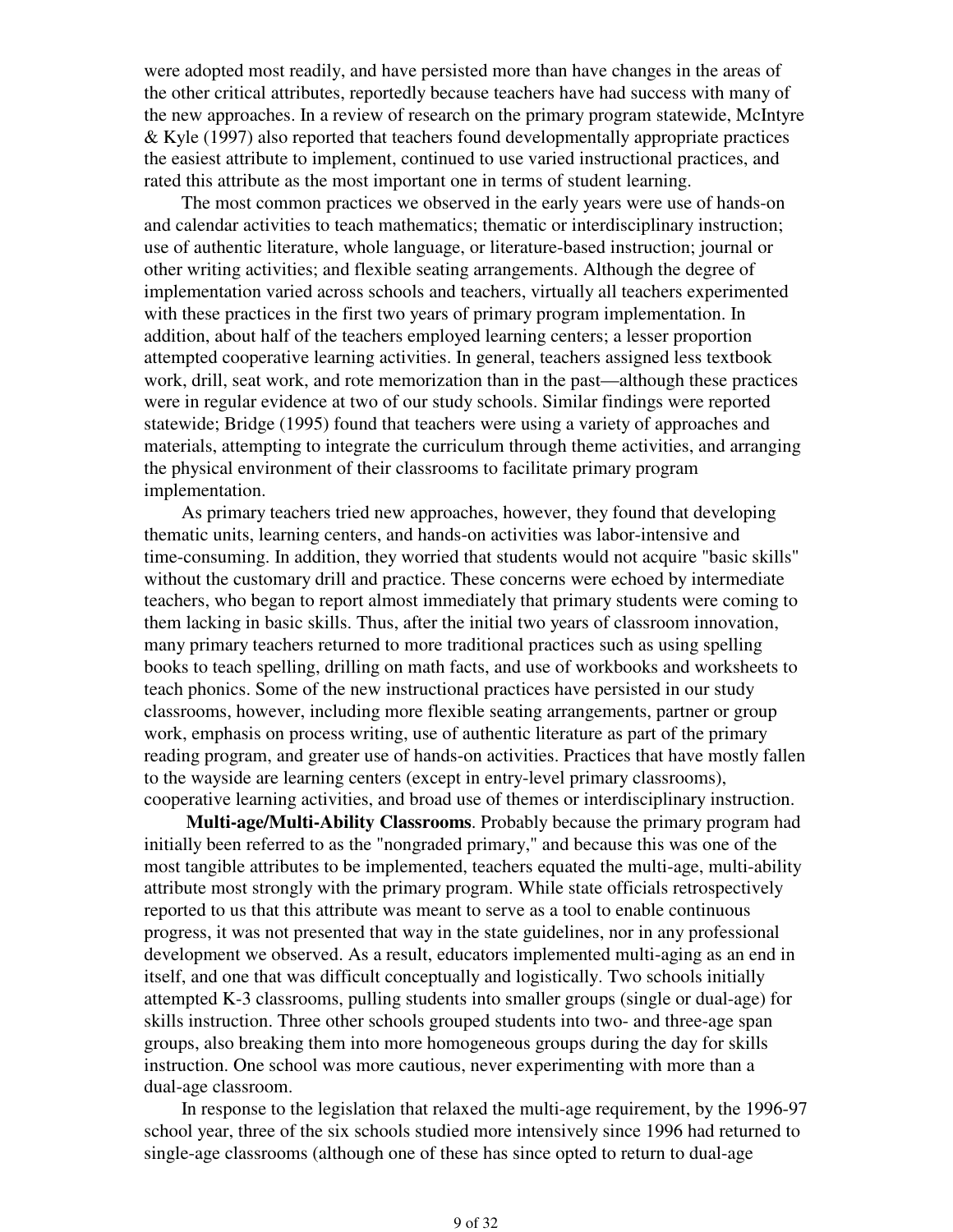classrooms), two continued with dual-age classrooms because low enrollment forced split classes, and one school had a K-2, 3-4 arrangement. McIntyre & Kyle (1997) also reported that many schools statewide returned to single-age classrooms. The KDE reported in 1999 that the most common structure in the primary program was dual-age classrooms, with partial inclusion of five-year-olds; and that 21 percent of schools reported single-age groupings (Kentucky Department of Education, 1999).

 At no school did we witness the envisioned elimination of "grade differentials." This finding correlates with other research around the state, where it was reported that multi- age/multi-ability grouping was one of the most controversial and difficult attributes for teachers, fewer teachers implemented the multi-age component over time, and teachers viewed the multi-age/multi-ability attribute as least important to student learning (McIntyre & Kyle, 1997; Raths, Katz, & Fanning, 1992). Similarly, a 1999 survey found that a majority of teachers, parents, and the general public did not believe that the graded structure should be eliminated in the first four years of schooling (Kentucky Institute for Education Research, 1999).

 Throughout this time period, inclusion of kindergarten students was problematic at our study schools and across the state. Many educators and parents viewed kindergarten as a preparatory program, and did not believe young children should be mixed with older ones when they first began school. The issue was so divisive at one of our study schools that entry-level students were pulled in and out of the program several times during the 1993-94 school year as teachers struggled to reach consensus on integrating these students into the primary program. A parent of one of these students reflected on the experience:

I felt like that it was a rocky start when he began here. His first year, they started out with multi-age, and some wanted multi-age and others didn't. So they were in that for a couple of weeks and then switched. In the first nine weeks, he had changed three times, teachers, grouping, etc. before they decided how to do it. As a parent, I was not very happy because he was young and immature and having all of that change constantly, not knowing where you are going or who your teacher is... [I have been] generally satisfied other than that beginning year. I just wish that there had been a decision made before school started as to how to do it.

 When the 1994 General Assembly enacted legislation that permitted entry-level students to be grouped in self-contained classrooms if such grouping was developmentally appropriate for individual students, five of the six study schools studied intensively took this as a blanket endorsement for placing all entry-level students in self-contained classrooms.

 **Continuous progress**. The state defines continuous progress as follows: "Continuous progress means that students will progress through the primary school program at their own rate without comparison to the rates of others or consideration of the number of years in school. Retention and promotion within the primary school program are not compatible with continuous progress" (Kentucky Department of Education, 1993a, p. 8). While this attribute appears central to the primary program philosophy, primary teachers in our study schools appeared to be more focused on implementing those attributes that had some concrete, visible manifestation: multi-age groups, new report cards, anecdotal records, parent orientation programs, common teacher planning time. Continuous progress was never articulated to us as a major goal of the primary program. Similarly, Bridge (1995) reported that fewer than half of the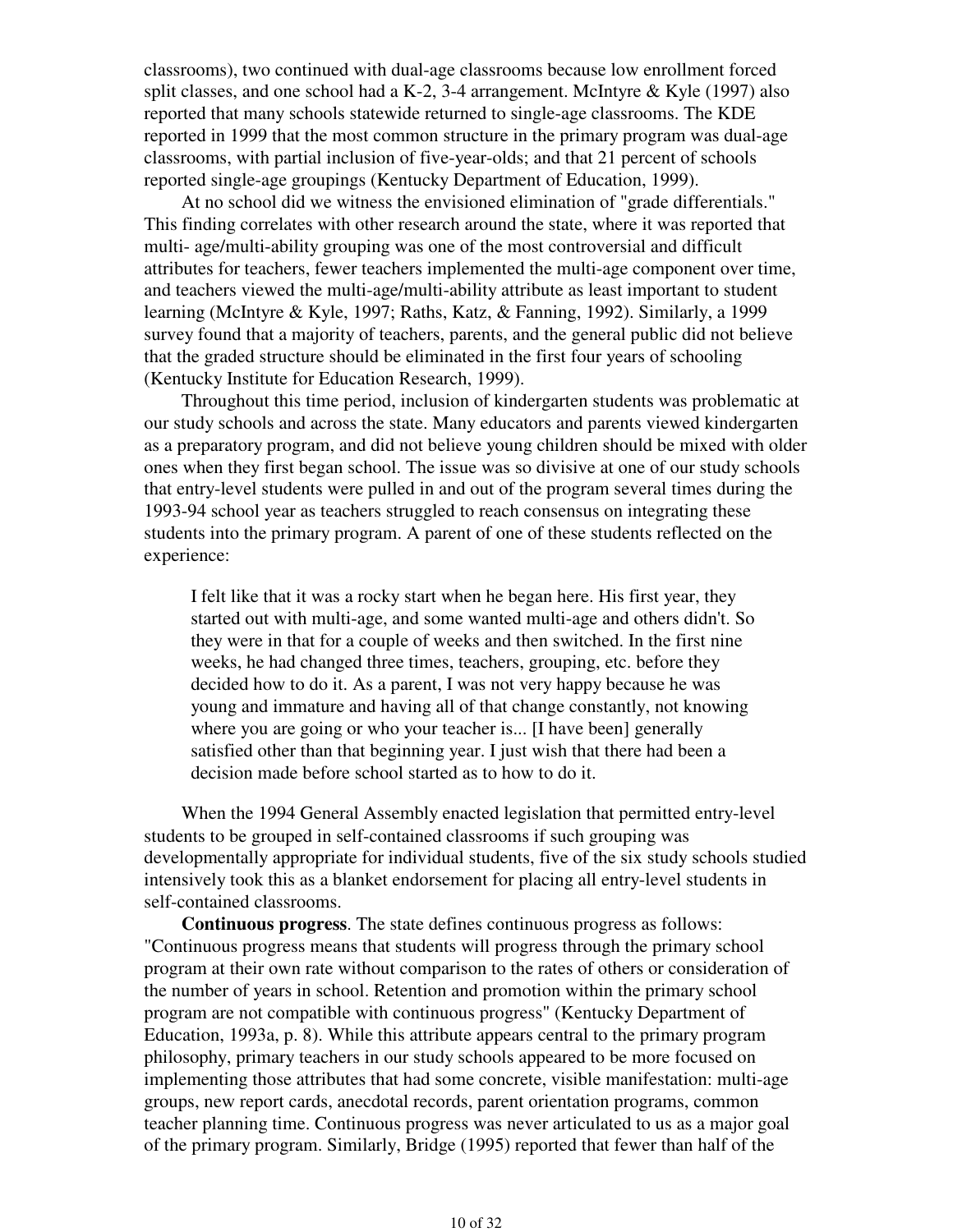teachers she studied showed evidence that they were providing for the continuous progress of students through the primary program.

 It appeared that the concept of gradedness was firmly entrenched at all levels of the system. Teachers, as well as parents and students, were never able to abandon the concept of gradedness and to think in terms of each student progressing continuously toward acquisition of KERA goals and expectations. Even within dual-age or multi-age classrooms, teachers often referred to students by grade level; or sometimes referred to the level of the task by grade, such as having "first grade spelling words" and "second-grade spelling words." Many schools attempted a change in terminology, so that kindergarten was referred to as P1, first grade as P2, etc. These new terms, however, served the same function as the grade designations- -separating students by age. Principals told us that even the KDE required that enrollment information be provided by grade level.

 Another difficulty teachers had with the notion of continuous progress had to do with retention. Teachers were told by state officials that the determination of whether students needed to spend a fifth year in the primary program should be made during the fourth year of primary. The rationale for this was that, if schools adopted a truly continuous progress model, then students would work continuously toward acquisition of KERA goals rather than having a determination made at some arbitrary point that they had not made adequate progress and thus, needed to repeat an entire year of instruction. Because the graded model and mentality had not been abandoned, however, the ban on retention created problems. One of our study schools ignored it entirely. Teachers at four schools did make an effort to allow students within their usually-dual-age classrooms to work at an appropriate level, but there was still a need to make a determination as to whether a child was ready to move on to the next dual-age classroom. For instance, where the primary program was configured into K/1st and 2nd/3rd grade classrooms, teachers felt a need to "retain" some students in the K/1st classrooms an extra year rather than send them on to the 2nd/3rd grade room. A principal, who was hired after the school council had voted to return to single-age classrooms in the primary program, described how she saw the single-age configuration at her school impeding continuous progress:

We have single-age all the way through primary, self- contained. We have done a minimal amount of sliding students [from one level to the next to meet individual needs]. We had a child who was not happy and a behavior problem in kindergarten and I suggested moving him to first grade for 45 minutes daily in a skill area he was strong in. Little by little, that child was eased into first grade so he is there all the time. If we had had a multi-age situation, these things could be taken care of in the classroom without all this hullabaloo. It is not a naturally occurring thing that each child's need is met. We are meeting their needs but the curriculum is not set up to do it. We are having to reach out to make it happen.

 It should be noted that some teachers had structures for allowing students to progress at their own rate in certain subject areas. At one school, teachers in a dual-age classroom used flexible grouping and regrouping for mathematics instruction, assessing and re-shuffling student groups at the end of each unit. The more common practice, however, was to use grouping practices in which students stayed with the same teacher most of the day and were placed in relatively stable ability groups for reading and math instruction. Even in schools where some teachers had worked out continuous progress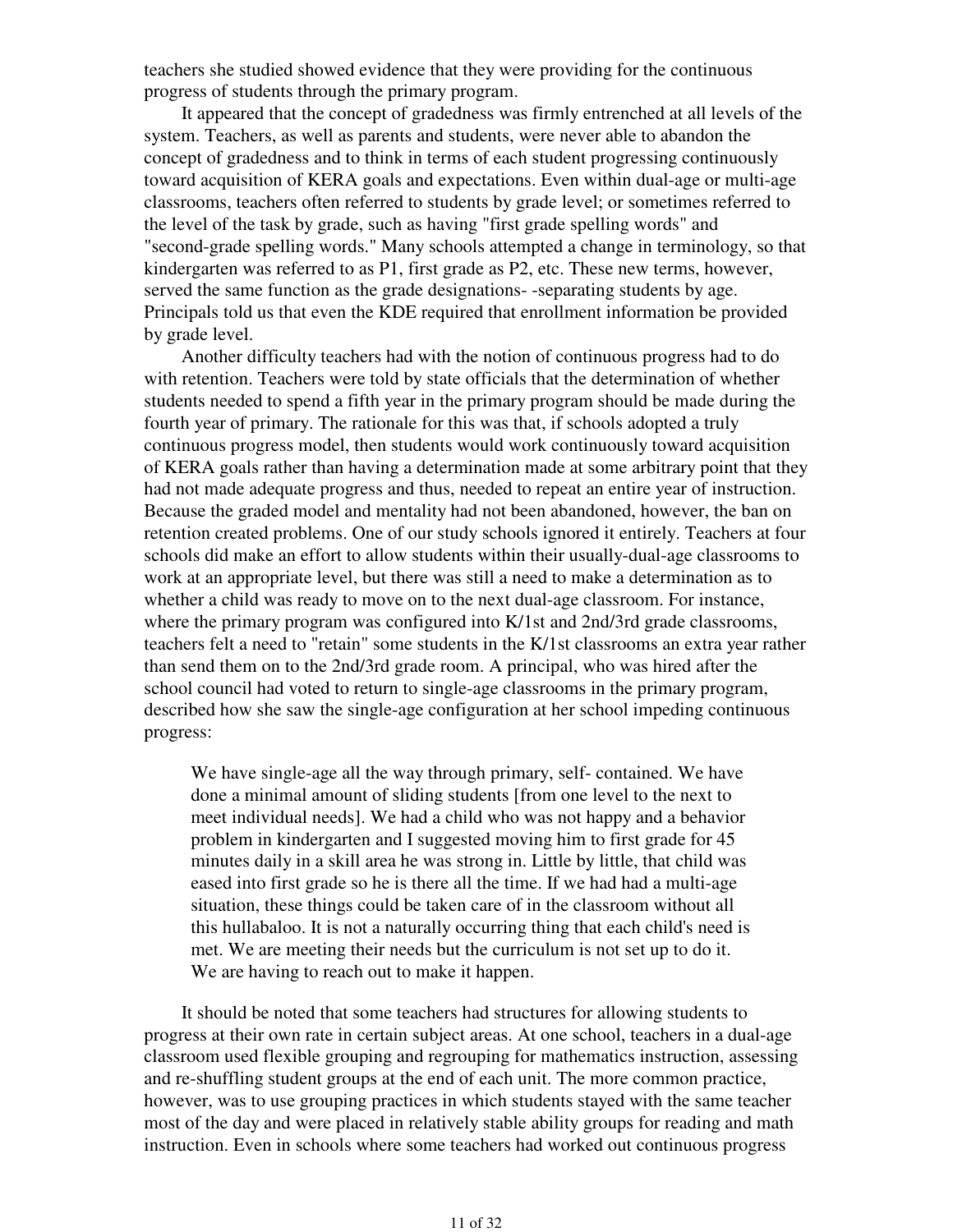within their own classrooms, the movement from one grade level to the next interrupted the smooth continuum of progress for children.

 **Authentic assessment**. Authentic assessment practices attempted by most teachers in the early years included use of anecdotal records to record student progress and behavior as it occurred naturally, and accumulation of student work into portfolios of some type. At two of the six schools studied intensively, teachers, over time, continued to implement practices (such as engaging students in individual or group projects) that were better assessed with alternative instruments, such as scoring rubrics developed for specific assignments. One of these schools continued to use the KELP, mostly because it was a district requirement. At the remaining schools, use of anecdotal records and other authentic assessment techniques had nearly disappeared by the 1996-97 school year. As with multi-aging, teachers at these schools had implemented authentic assessment because it was required rather than as a tool to monitor students' continuous progress. Some teachers reported that they found it useful to share anecdotal records with parents at conferences but, for the most part, teachers were unclear how to manage or make use of these alternative assessment techniques.

 **Qualitative reporting**. Traditional report cards with number/letter grades were replaced in all study schools with qualitative reporting, such as lists of broad skills or capabilities, accompanied by codes or narrative to indicate whether students were progressing or in need of further assistance. Teachers found these reporting systems cumbersome, however. They also reported that parents did not understand the qualitative progress reports. Many parents corroborated this story, reporting that letter grades gave them a better sense of how their children were progressing. As a result, by 1996-97, three of the six schools had replaced the qualitative progress report with a report card with number/letter grades, or some system for equating symbols on the report card with number/letter grades. And, as was the case with authentic assessment, traditional reporting methods were a comfortable fit with the more traditional practices preferred by teachers at these schools. At the one school that used the KELP, student progress was reported to parents in narrative, and was shared at conferences scheduled at regular intervals during the year. Teachers at this school reported that the KELP was time–consuming, but provided a great deal of information about student progress.

 **Professional teamwork**. Primary teachers at all schools initially attempted some form of teaming, and tried to carve out time for common planning. Teaming often meant exchanging or mixing students for a portion of the day so that, for instance, one teacher taught to an advanced group while another taught lower ability students. At one school, however, primary teachers did teach together in a large, open classroom that facilitated communication and flexible grouping and regrouping of students. This sort of teamwork was still in evidence at that school in 1996-97. Over time, initial structures for common planning and teamwork either disappeared or became under-utilized at five of the six schools, as well as around the state (Bridge, 1995). However, primary teachers continued to communicate with one another and work together more than in the past.

 **Positive parent involvement**. The level of parent involvement has been highly varied among our study schools throughout the research period. Programs to acquaint parents with the primary program were held at all six schools the first year of implementation. Some schools instituted parent volunteer programs, and many primary teachers sent regular newsletters home to keep parents abreast of classroom activities. Initial efforts to get parents involved in the primary program have relaxed at all schools, but parent involvement efforts are generally higher now than they were pre-KERA.

 **Disjunction between primary program and intermediate grades**. As mentioned previously, primary program implementation was hampered by the lack of clear linkages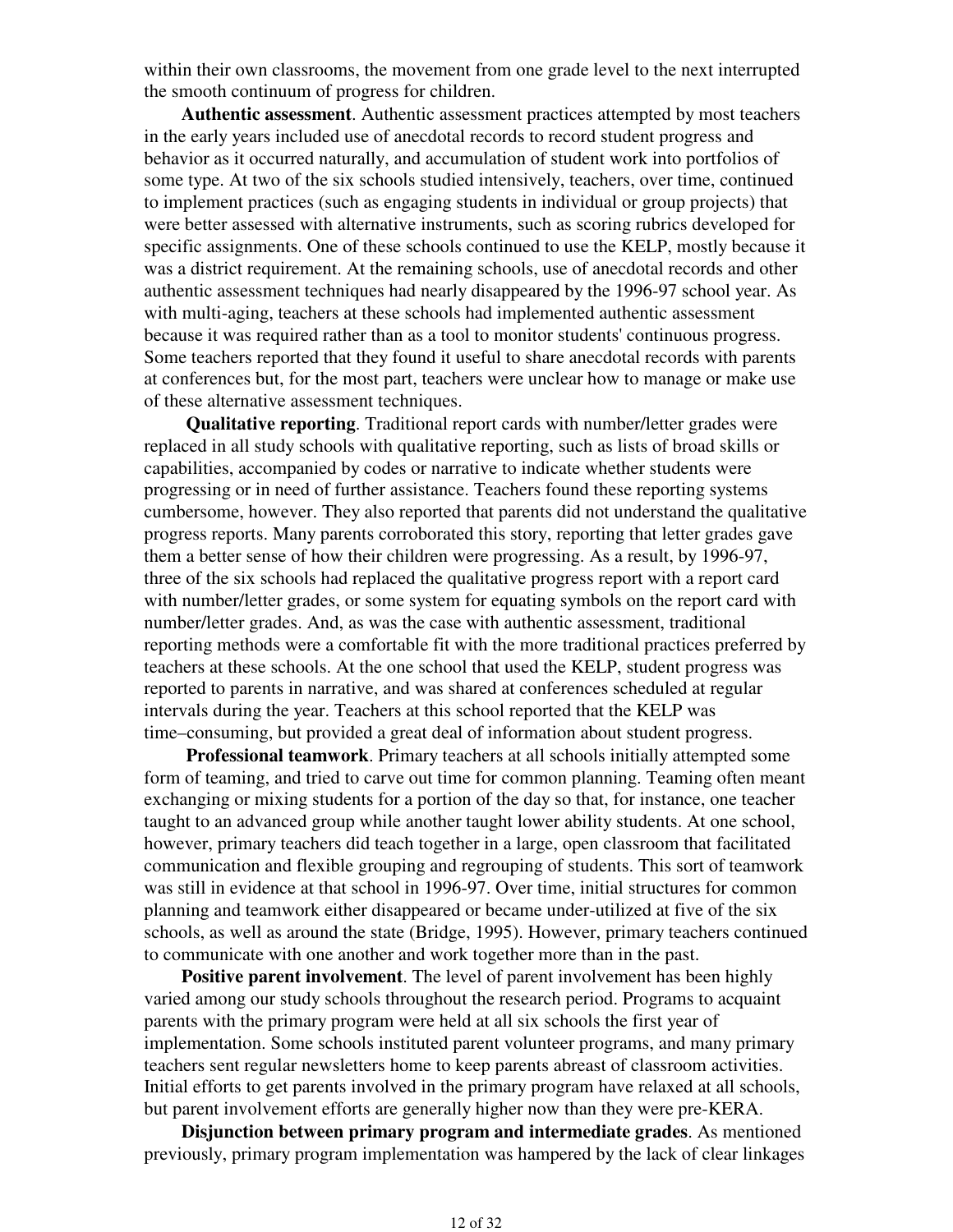to the larger reform. This disconnect played out not only at the state level, where support materials and training for primary were developed separately from those for all grade levels, but also within local schools. Primary teachers were focused on the critical attributes, while teachers in the intermediate grades were focused on preparing students for the state assessment. Intermediate-grade teachers were themselves unclear on how to teach in ways that would help all of their students reach the demanding goals of the state assessment, but they did know that they had to help students develop portfolios and answer open-response questions, both key features of the state test. Because most elementary schools extend only up through fifth or sixth grade, and elementary students were administered the state assessment in grades four and five, the entire school was held accountable for these students' performance. The pressure of this accountability program led most intermediate-grade teachers to intensify the more traditional approaches rather than attempt new, untried, and unproven strategies in a high- stakes environment. Ideally, had the two groups of teachers come together with their concerns, primary teachers might have become more focused on KERA goals and expectations, and intermediate teachers might have looked to the primary to identify instructional practices that might help students acquire those goals. Instead, the two programs developed in relative isolation from one another. Primary teachers worked together to fashion programs that addressed the critical attributes, while intermediate teachers worked feverishly to prepare their students for the state assessment. As a result, it appeared that two separate reforms were underway in the study schools.

 The split between the two programs was palpable, leading to resentment on both sides. Primary teachers were constantly given the message by intermediate grade teachers that the "cutesy" things they were doing in their classrooms were not preparing students for the rigorous expectations of fourth grade. Over time, rather than the primary program concept working its way up through the elementary school, pressure to prepare students for the state assessment program filtered down into the primary program. Primary teachers in the study schools were unsure how to incorporate rigorous content within the critical attributes of the primary program; and they had been given the message from intermediate teachers that the approaches they were using were NOT preparing students for the assessment. Therefore, instead of using the new approaches they had learned to teach to KERA goals, many primary teachers returned to the tried-and-true, scope-and-sequence curriculum materials to make sure they were covering all the content required to do well on the assessment.

## **Effects on Students**

 Studies of nongraded programs in other states and nations have generally shown that such programs do NOT negatively impact achievement, and sometimes have positive effects on non- cognitive measures such as improved student attitudes toward self, peers, and school (Lloyd, 1999; Miller, 1990; Pavan, 1992; Veenman, 1995). Determining achievement effects of Kentucky's primary program is difficult for at least three reasons: (1) the program was not fully implemented either in our study school or in most schools statewide (McIntyre & Kyle, 1997); (2) all Kentucky elementary schools were required to implement the primary program, so no control group of Kentucky students was available with which to compare achievement; and (3) there are no good baseline data with which to compare pre-KERA and post-KERA achievement. Most schools discontinued administering the CTBS for the first few years after KERA was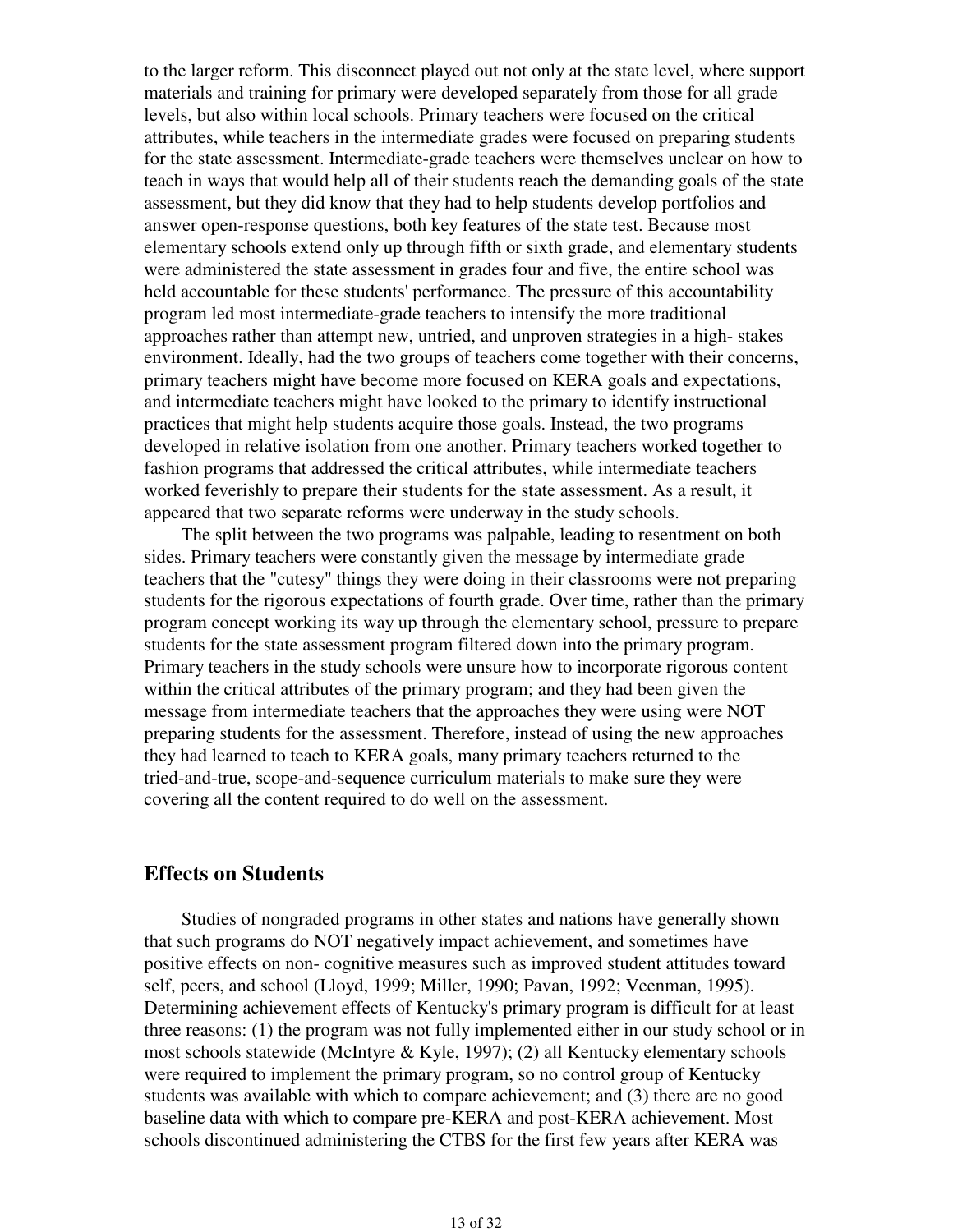passed and when they resumed, a different version of the test was in place. With these provisos in mind, we will use the evidence that is available to conjecture about the effects of the changes that were implemented at the primary level.

 **Anecdotal evidence**. As soon as the first group of primary students exited to fourth grade, we began to hear comparisons of them to previous fourth graders. Fourth- grade teachers reported that students coming out of the primary program were lacking basics skills, specifically in the areas of spelling and math facts. Some teachers also complained that students were unaccustomed to working alone because of being allowed to work with partners and help one another in the primary program. Another complaint was that, because primary teachers emphasized positive aspects of student work, students could not discern or did not care if they had done well or poorly on their work; for instance, believing that getting half of the answers correct on a test or exercise was good work.

 To balance those complaints, parents and fourth grade teachers also told us that the exiting primary students were "better thinkers," asked more questions, and were better creative writers. Parents of randomly-selected students in the class of 2006 almost universally reported that their children enjoyed school, and had learned much more than the parents expected by the time the students reached fourth grade. Although some parents had initially been confused by the new system for reporting student progress and many still wished for letter grades, we did not see in any of our study districts a general uprising from parents against the primary program. By the time the class of 2006 had reached fourth grade, most of the parents we interviewed expressed satisfaction with the primary experience—although a few reported that some primary teachers had interpreted continuous progress to mean that children should be allowed to do only what they wished to do.

 On a statewide survey conducted in 1999, school board members, principals, teachers, parents, and the general public were asked how well the primary program had worked to improve teaching and learning in local schools. Over 60 percent of school board members, educators, and parents serving on school councils believed the program had worked well. Over half of public school parents and the general public also believed the program had worked well; another 20-30 percent of these two groups reported that they did not know or were undecided. Less than one third of any group reported that the program had worked poorly (Kentucky Institute for Education Research, 1999).

 **Test scores**. State assessment results suggest some positive outcomes of the primary program. Statewide, fourth-grade scores in all subject areas improved between 1993 and 1998, with the highest overall score and the greatest gains occurring in reading. NAEP scores have also improved at the fourth-grade level in reading and math, surpassing the national average in reading by 1998. On the CTBS/5 in 1999, exiting primary student scores had improved very slightly over the previous two years and were at or above the national average in all areas. While these scores alone may not be indicative of the primary program's effectiveness, given that our study and others cited previously indicate that many schools have not fully implemented the program, they suggest that at the very least, no harm has been done by the primary program.

 McIntyre & Kyle (1997) reported that a study that compared student achievement on the state assessment to levels of primary implementation found no general pattern that linked the two (Hughes & Craig, 1994, as cited by McIntyre & Kyle). In our sample of six schools, three schools had consistently rising test scores—and relatively high scores—on the state assessment the first two accountability cycles (a period of four years). Of these three, two had maintained fairly traditional practices; the other was the one school that had most fully implemented the primary program. In the third cycle,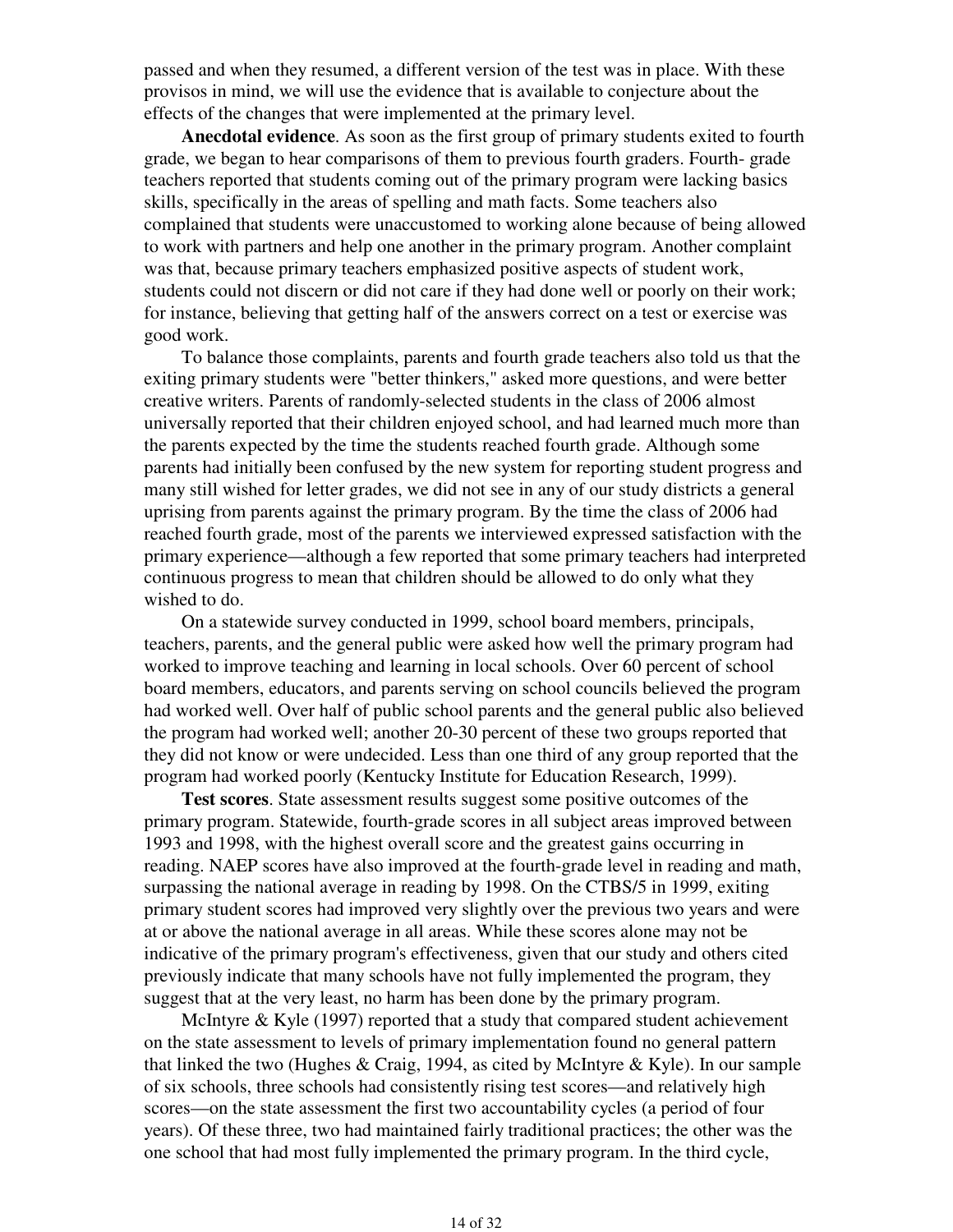however, one of the more traditional schools had declining scores, while the other had experienced a very small increase. Only the school that was most fully implementing the program continued to surpass the improvement goal set by the state. This school, where over 50 percent of the student body were from low-income families, also had the highest scores among our six study schools (see the Orange County Elementary School case study in Appendix A). While our study sample is too small to generalize these findings to the state, we might conjecture that schools implementing traditional practices will reach a plateau on the state assessment, which is designed to measure higher order skills; and that more substantive changes are required if schools are to continue to improve on the state test. Further research is needed in this area.

## **Discussion**

 The above discussion illustrates the difficulties Kentucky experienced trying to move schools from a traditional graded approach to a continuous progress model. That schools should find it difficult to make this transition is hardly surprising, given that graded schooling has been a hallmark of formal education in this country for over 100 years. Studies of school reform have shown that graded instruction has been highly resistant to change over the years. Tyack and Tobin (1994) identify graded schools as part of a "grammar of schooling" that has remained remarkably stable over time. Similarly, Elmore (1996), Firestone, Mayrowetz & Fairman (1998), and Tyack and Cuban (1995), identify age and ability grouping as part of a core pattern of schooling that has historically proven highly resistant to change. Tyack and Tobin (1994) attribute the staying power of graded schooling (and other widely-accepted school structures) to the fact that this organizational form got in on the ground floor of organizational development of schools and thus, became institutionalized. They also note that inertia plays a role; and that familiar organizational structures such as graded schooling enable teachers to discharge their duties in predictable fashion: controlling student behavior, instructing heterogeneous populations, and sorting people for future roles in school and life. The historical record alone, then, suggests the monumental task that the Kentucky legislature undertook in attempting to replace grades K-3 with a nongraded structure. Our research, as well as other studies of Kentucky's primary program, adds Kentucky to the long list of places that have tried, somewhat unsuccessfully, to eliminate the graded structure of schooling.

 What lessons might be learned from Kentucky's attempt at establishing a nongraded primary program? The first issue that must be considered is whether it is possible to mandate a change of this magnitude. National and international researchers who have studied and advocated for nongraded programs emphasize that nongradedness is a philosophy as much as a practice, and that only teachers with some commitment to the concept are likely to implement it with any success (Anderson, 1993; Goodlad & Anderson, 1987; Lloyd, 1999; Pavan, 1992).

 In the face of such evidence, one wonders if states and localities might look at other ways to accomplish the goals of nongradedness. Lloyd (1999), who reviewed recent research on multi-age classes, poses this very question at the conclusion of his review: is the multi-age structure a necessary condition for delivery of developmentally appropriate curriculum, or would it be more fruitful to ensure that teachers of single-grade classrooms adopt the practices of good multi-age teachers, such as a focus on diversity/individual differences and continuous progress, differentiated instruction and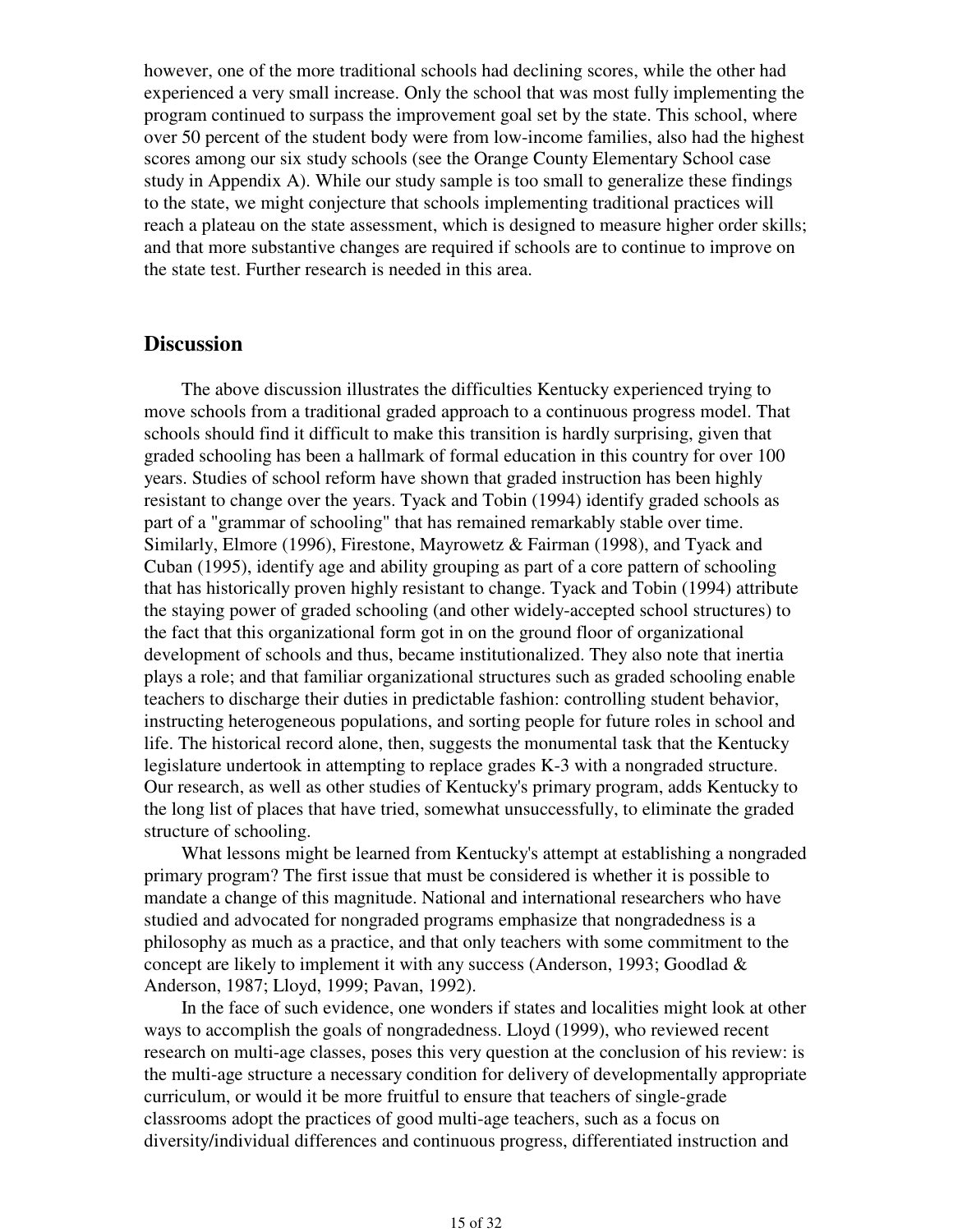developmentally appropriate curriculum, curriculum which can be engaged at different levels of complexity, flexible grouping, and collaborative learning?

 In Kentucky, the vision for the entire reform was to create a system in which *all* students at all grade levels, through varied instructional approaches and continuous assessment of progress, would be helped to achieve challenging standards. While nongradedness seems a very rational means to accomplishing this goal, mandating such a program ran counter to the reform's overall philosophy of allowing schools to determine how to help students achieve KERA goals. In addition, research has demonstrated the intractability of the concept of graded instruction. Given that the desire in Kentucky and many other states and localities is to restructure educational systems so that all students can achieve at high levels without being stigmatized if they fail to do so in prescribed ways and on a prescribed schedule, resources might be better directed toward professional development and technical assistance on teaching challenging content to all students through diverse instructional strategies, rather than on mandating nongradedness for its own sake.

 Yet, Lloyd (1999) asserts that the very fact that age-related assumptions about development are resistant to widespread change is a rationale for implementing nongraded programs. The multi-age structure itself is more likely to offer the perceived benefits than are single-grade classrooms. In Kentucky, it was this sort of thinking that led to including the primary program in the reform package in the first place. This was a way to jump-start a reform that was meant to change teacher beliefs about who can learn, what they can learn, and how they can learn it.

 While there have clearly been problems mandating this sort of sweeping change, we are unprepared to say that Kentucky's nongraded primary program should not have been attempted, or should be abandoned at this juncture. We have seen that instructional change aimed at meeting students' individual needs has been more widespread in the primary grades than at other levels of the system. Available achievement data shows that achievement for students who have been through the primary program has improved in some areas, while remaining stable in others. In addition, we have anecdotal evidence that the primary program has improved student motivation and attitudes toward schooling, as well as their creativity and thinking skills.

 A great deal of time and energy has been expended in Kentucky on implementing both the primary program and the larger reform. Rather than disrupt the reform process and risk sending the message that the goals of the primary have been abandoned, the most prudent approach for Kentucky policymakers at this point is to work toward linking the primary program approach with the overall goals of KERA. The first step in this process would be to send clear, highly visible messages to schools that the primary program is still in place. Second, the overall goals of the primary program must be made clear. Fullan and Stiegelbauer (1991) argue that the crux of change involves the development of meaning in relation to a new program. In Kentucky, a basic problem that plagued implementation of the primary program from the beginning was that its meaning was unclear to teachers. In articulating the program's overall purpose, the link to overall KERA goals must be established. It should be made clear that the purpose of the primary program is to enable *all* students to progress continuously toward acquisition of KERA goals. Linkages need to be made between support systems and implementation documents such as the KELP, which helps establish whether primary students are ready to move on to the fourth grade, and the *Core Content for Assessment* (Kentucky Department of Education, 1996a), which defines the content on which fourth-graders will be tested.

Finally, Kentucky policymakers should accept (as they have been doing all along)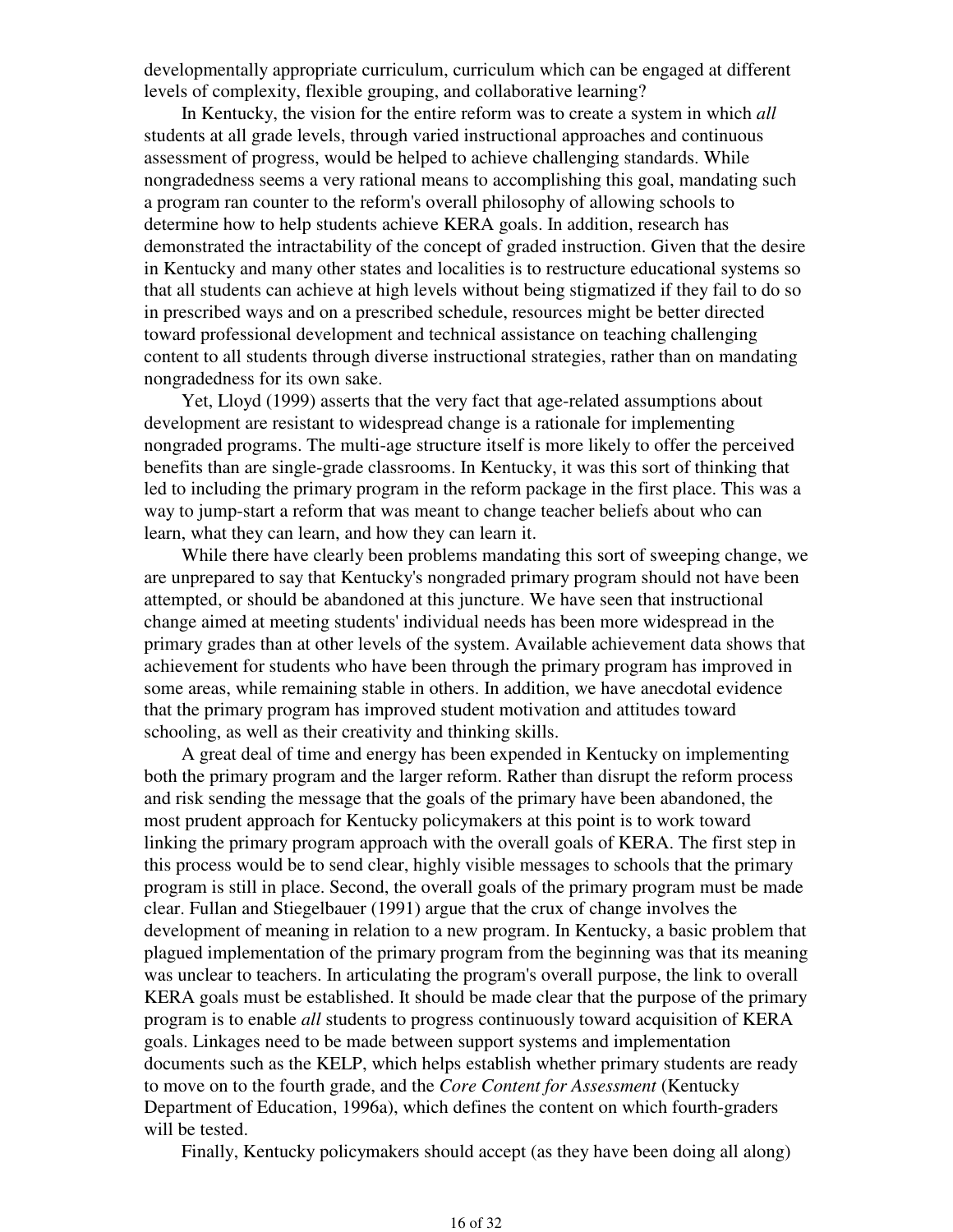variations on the primary program concept. The graded structure may never be entirely eliminated, but if implementation of the primary program leads teachers to move closer to a continuous progress model that enables all students to achieve the reform goals in ways that are appropriate to them, then the program will have been a success.

## **Note**

This publication is based on work sponsored wholly or in part by the Office of Educational Research and Improvement, U. S. Department of Education, under contract number RJ96006001. Its contents do not necessarily reflect the views of OERI, the Department, or any other agency of the U. S. Government. This publication is based on work sponsored wholly or in part by the Office of Educational Research and Improvement, U. S. Department of Education, under contract number RJ96006001. Its contents do not necessarily reflect the views of OERI, the Department, or any other agency of the U. S. Government. AEL is an Equal Opportunity/Affirmative Action Employer. AEL's mission is to link the knowledge from research with the wisdom from practice to improve teaching and learning. AEL serves as the Regional Educational Laboratory for Kentucky, Tennessee, Virginia, and West Virginia. For these same four states, it operates both a Regional Technology in Education Consortium and the Eisenhower Regional Consortium for Mathematics and Science Education. In addition, it serves as the Region IV Comprehensive Technical Assistance Center and operates the ERIC Clearinghouse on Rural Education and Small Schools. Information about AEL projects, programs, and services is available by writing or calling AEL. **AEL, Inc.** Post Office Box 1348Charleston, West Virginia 25325-1348 304/347-0400

800/624-9120 304/347-0487 (Fax) aelinfo@ael.org http://www.ael.org

## **References**

Anderson, R.H. (1993). The return of the nongraded classroom. *Principal, 72*(3), 9-12.

Anderson, R.H. & Pavan, B.N. (1993). *Nongradedness: Helping it to happen*. Lancaster, PA: Technomic.

Bridge, C. A. (1995). *The Implementation of Kentucky's Primary Program 1995: A progress report.* Lexington, KY: Institute on Education Reform, University of Kentucky.

Cohen, David K. (1995). What is the system in systemic reform? *Educational Researcher*, 24 (9), 11-17, 31.

Elmore, Richard F. (1996). Getting to scale with good educational practice. *Harvard Educational Review*, 66(1), 1-26.

Firestone, W. A., Mayrowetz, D., & Fairman, J. (1998). Performance-based assessment and instructional change: The effects of testing in Maine and Maryland. *Educational*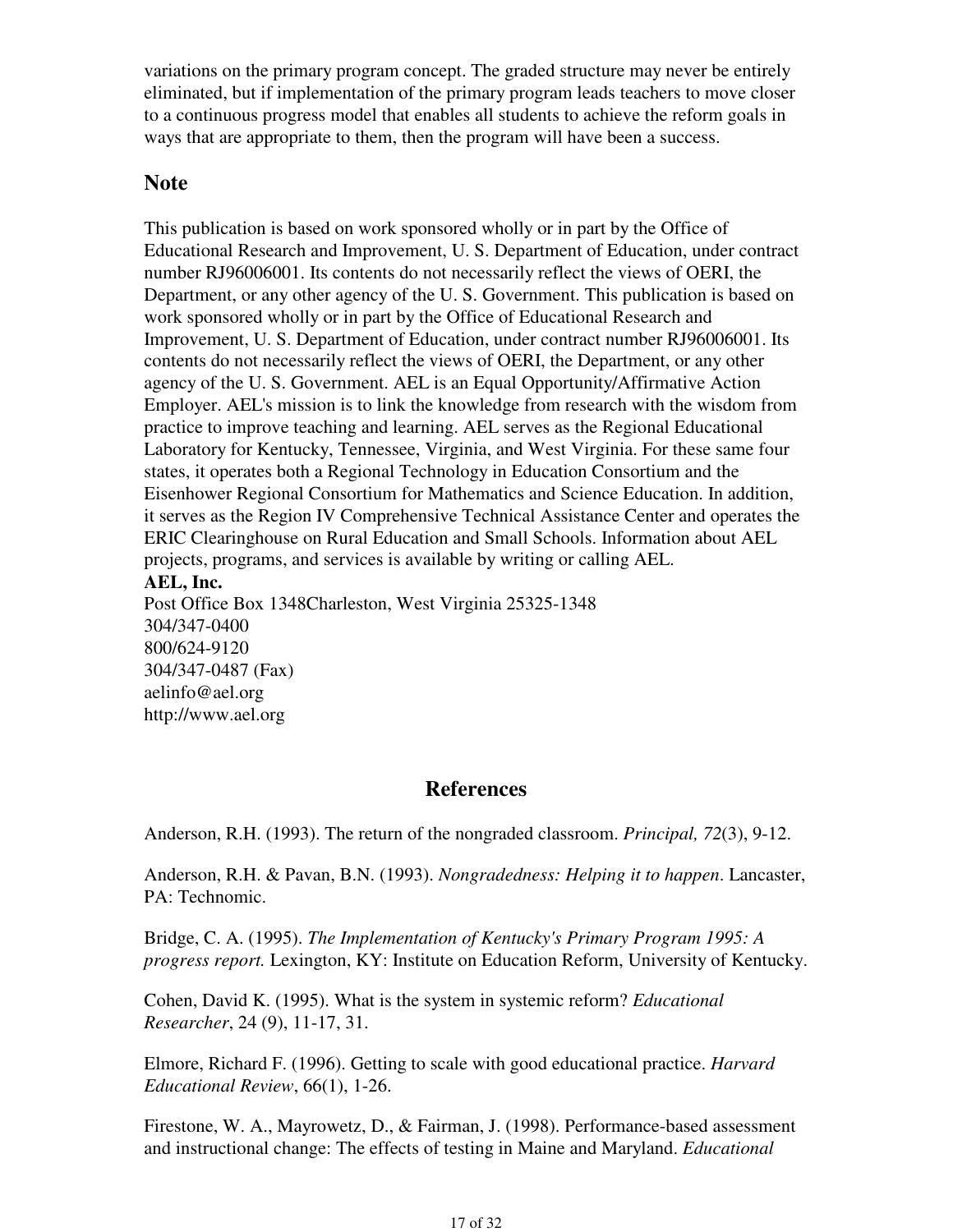*Evaluation and Policy Analysis*, *20* (2), 95- 113.

Foster, Jack D. (1999). *Redesigning Public Education: The Kentucky Experience*. Lexington, Kentucky: Diversified Services, Inc.

Fuhrman, S. H., Elmore, R. F., & Massell, D. (1993). School reform in the United States: Putting it into context. In S. L. Jacobson & R. Berne (Eds.), *Reforming education: The emerging systemic approach*, pp. 3-27. Thousand Oaks, CA: Corwin Press.

Fullan, M.G. (February, 1996). Turning systemic thinking on its head. *Phi Delta Kappan*, 420-423.

Fullan, M. G. & Stiegelbauer, S. (1991). *The new meaning of educational change*. Second edition. New York: Teachers College Press.

Goodlad, J.I. & Anderson, R.H. (1987). *The nongraded elementary school*. New York: Teachers College Press.

Hornbeck, D. W. (1990, February 23). "Recommendations related to Curriculum (Adopted by the Task Force on Education Reform 2/23/90)." Frankfort, KY: Legislative Research Commission.

Hughes, K., & Craig, J. R. (1994). *Using performance assessment achievement data to evaluate a primary instructional program*. Paper presented at the annual meeting of the American Evaluation Association, Boston, MA.

Kentucky Department of Education (1991). *Kentucky's primary school: The wonder years*. Program Description I. Frankfort, KY: author.

Kentucky Department of Education (1993a). *State regulations and recommended best practices for Kentucky's primary program*. Frankfort, KY: Author.

Kentucky Department of Education (1993b). *Transformations: Kentucky's curriculum framework.* Frankfort, KY: Author.

Kentucky Department of Education (1994, June). *Kentucky Early Learning Profile: A part of the Kentucky primary system: Teacher's handbook*. Frankfort, KY: Author.

Kentucky Department of Education (1996a). *Core content for assessment, Version 1.0*. Frankfort, KY: Author.

Kentucky Department of Education (1999, August). Kentucky Department of Education, 1998-99 primary program: Response to data request from the Office of Education Accountability, August 10, 1999. Frankfort, KY: Author.

Kentucky Education Association/Appalachia Educational Laboratory (1991, April). *Ungraded primary programs: Steps toward developmentally appropriate instruction*. Charleston, WV: Appalachia Educational Laboratory.

Kentucky Institute for Education Research. (1999, August). *1999 Statewide education reform study, final report*. Bowling Green, KY: College of Education and Behavioral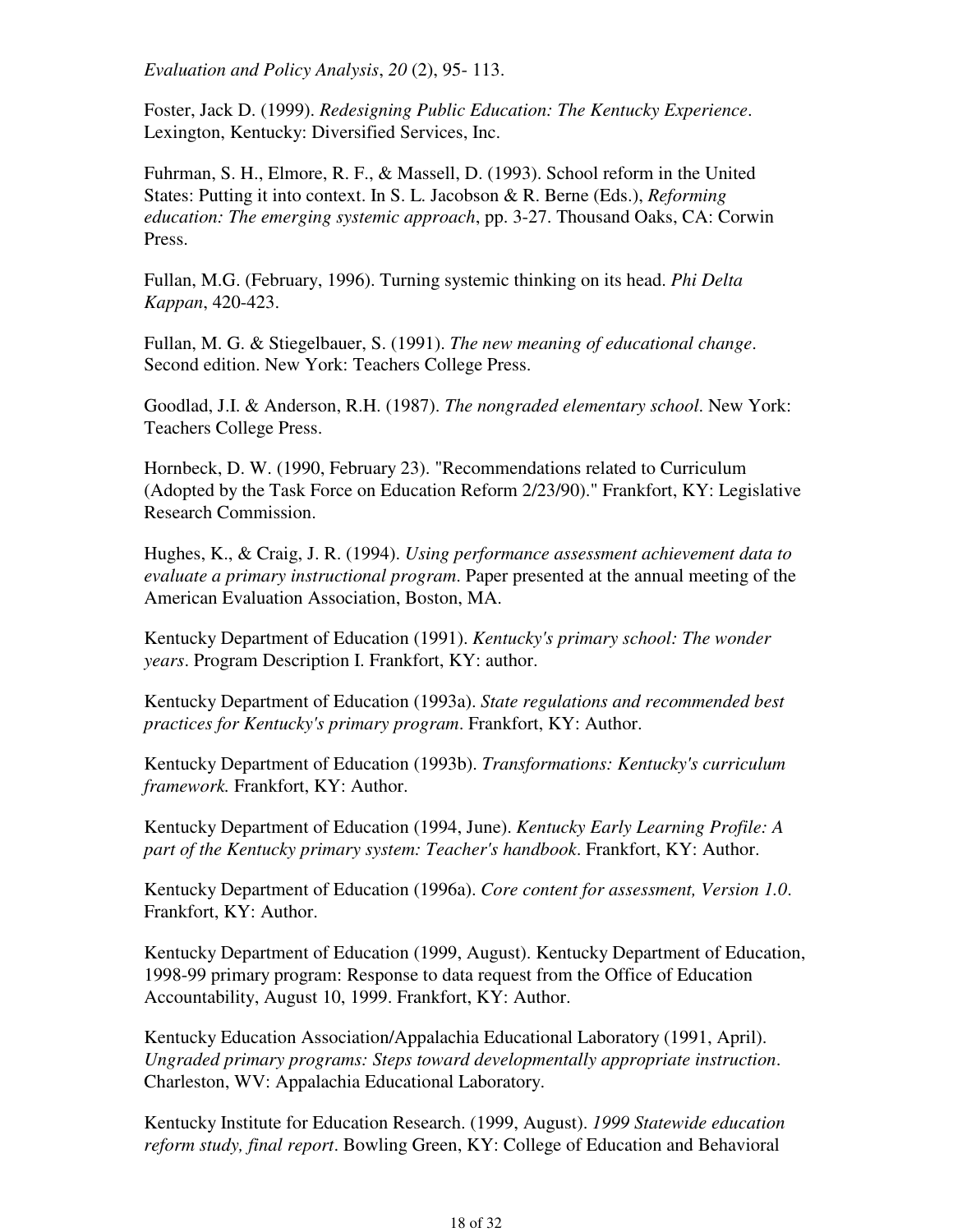Sciences, Western Kentucky University.

Kyle, D. W. & McIntyre, E. (1993). *Developing and implementing non-graded primary programs: Experiences from the primary year*. Paper presented at the Annual Meeting of the American Educational Research Association, Atlanta, GA.

Lloyd, L. (1999). Multi-age classes and high ability students. *Review of Educational Research, 69* (2), 187-212.

Massachusetts Board of Education (1990). *Structuring schools for student success: A focus on grade retention*. Boston, MA: Author.

McIntyre, E. & Kyle, D. (1997). Primary program. In J. C. Lindle, J. M. Petrosko, & R. S. Pankratz (Eds.), *1996 review of research on the Kentucky Education Reform Act*, pp. 119-142. Frankfort, KY: Kentucky Institute for Education Research.

Metz, M. H. (1990). Real school: A universal drama amid disparate experience. In D. E. Mitchell & M. E. Goertz (Eds.), *Education politics for the new century: The twentieth anniversary yearbook of the Politics of Education Association*, pp. 75-91. London: The Falmer Press.

Miller, B.A. (1990). A review of the quantitative research on multigrade instruction. *Research in Rural Education*, 7(1), 1-8.

Murphy, J. (1990). The educational reform movement of the 1980s: A comprehensive analysis. In J. Murphy (Ed.), *The education reform movement of the 1980s: Perspectives and cases* (pp. 3- 55). Berkeley, CA: McCutchan Publishing Corporation.

National Association for the Education of Young Children (1987). 1987 NAEYC position statement on developmentally appropriate practice in the primary grades, serving 5- through 8-year olds. *Young Children*, 43(2), 64-68, 81-84.

National Association of Elementary School Principals (1990). *Early childhood education and the elementary school principal*. Alexandria, VA: Author.

O'Day, J. A. & Smith, M. S. (1993). Systemic reform and educational opportunity. In Fuhrman, S. H. (Ed.), *Designing coherent education policy: Improving the system*, 250-312. San Francisco, CA: Jossey-Bass Publishers.

Office of Education Accountability (1996). *Annual report*. Frankfort, KY: Kentucky General Assembly, Office of Education Accountability.

Office of Education Accountability (1997). *Annual report*. Frankfort, KY: Kentucky General Assembly, Office of Education Accountability.

Pavan, B.N. (1992). The benefits of nongraded schools. *Educational Leadership, 50*(2), 22-25.

Raths, J. & Fanning, J. (1993). *Primary program reform in Kentucky revisited*. Report to the Prichard Committee. Lexington, KY: Prichard Committee for Academic Excellence.

Raths, J., Katz, L. & Fanning, J. (1992). *The status of primary school reform in*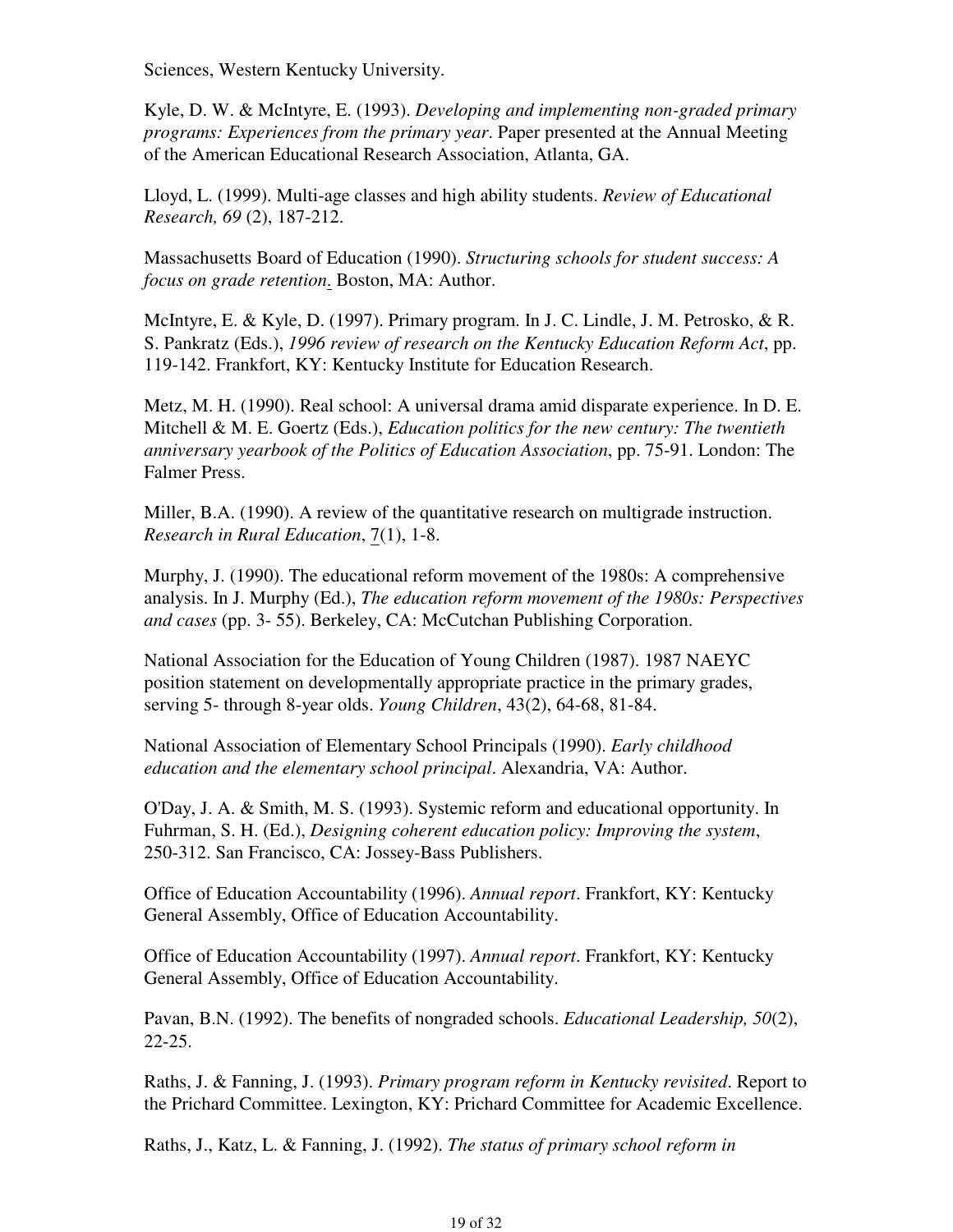*Kentucky and its implications: Report to the Prichard Committee*. Lexington, KY: Prichard Committee for Academic Excellence.

Rose v. Council for Better Educ., 790 S. W. 2d 186, 60 Education Law Reporter 1289 (KY 1989).

Schwartz, H. (1991). Putting the pieces together: A systemic approach to educational reform. *Planning and Changing, 22* (3/4), 231-239.

Smith, M.S., & O'Day, J. (1991). Systemic school reform. In S.H. Fuhrman & B. Malen (Eds.), *The politics of curriculum and testing: The 1990 Politics of Education Association yearbook* (pp. 233- 267). Bristol, PA: Falmer.

Tyack, D. B. (1974). *The one best system: A history of American urban education*. Cambridge, MA: Harvard University Press.

Tyack, D., & Cuban, L. (1995). *Tinkering toward Utopia: A century of public school reform.* Cambridge, MA: Harvard University Press.

Tyack, D. and Tobin, W. (1994). The "grammar" of schooling: Why has it been so hard to change? *American Educational Research Journal*, *31*(3), 453-480.

Veenman, S. (1995). Cognitive and noncognitive effects of multigrade and multi-age classes: A best-evidence synthesis. *Review of Educational Research*, 65, 319-381.

Wilkinson, W. G. (1988a) *A plan to restructure schools in Kentucky*. Frankfort, KY: Office of the Governor.

Wilkinson, W. G. (1988b) *Q & A: Improving Kentucky's schools: A conversation with Governor Wallace G. Wilkinson*. Frankfort, KY: Office of the Governor.

## **About the Authors**

**Patricia J. Kannapel**, Research and Development Specialist for AEL, Inc. (Charleston, WV), has been co-director of AEL's ten-year study of the implementation of statewide reform four rural Kentucky school districts. She holds masters' degrees in education and anthropology from the University of Louisville and the University of Kentucky. Patty is currently a doctoral student in applied anthropology at the University of Kentucky.

**Lola Aagaard** was a researcher with AEL's study of the Kentucky Education Reform Act for eight years of its ten- year span. Her Ph.D. is in adult and community education (with an emphasis in research methods and data analysis) from the University of Oklahoma. Lola's eclectic academic history also includes degrees in nursing, biology, and public health.

Email: lboram@mis.net

**Pamelia Coe** has been principal investigator of AEL's ten- year study of the implementation of the Kentucky Education Reform Act. She obtained her masters' degree in cultural anthropology from Columbia University (NY) and her Ph.D. in foundations of education (specializing in anthropology of education) from Michigan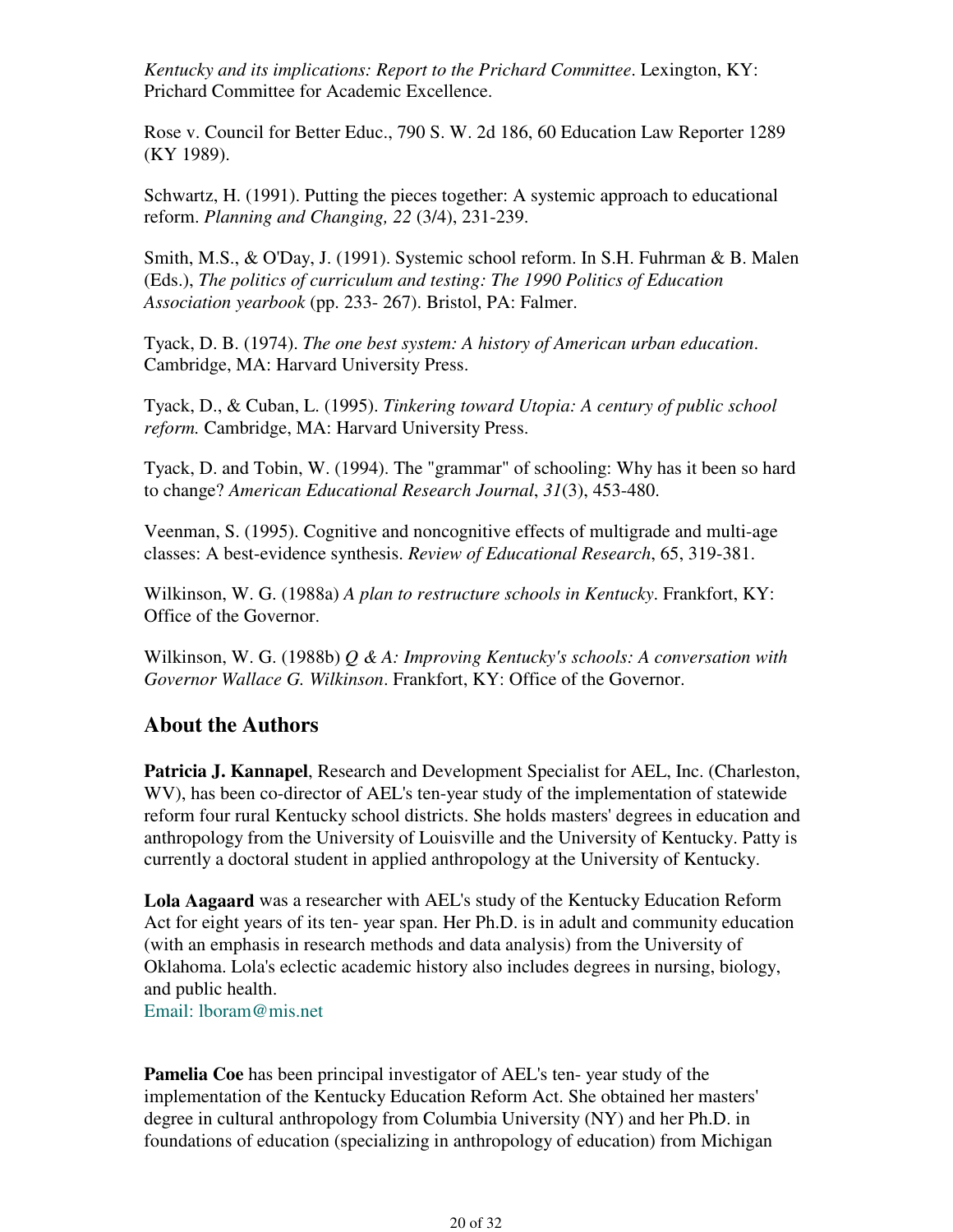State University. Prior to becoming involved in educational research, Pam worked in community development with the American Friends Service Committee, mostly with American Indian groups.

**Cynthia A. Reeves** spent four years as a member of AEL's research team studying the implementation of statewide reform in four rural Kentucky school districts. She holds master's degrees in economic development and applied anthropology from the University of Kentucky. Cindy is currently working on her dissertation in applied anthropology at the University of Kentucky.

## **Appendix A Case Studies of the Primary Program**

#### **Overview**

 These case studies illustrate the ways in which local factors influenced the implementation of the primary program, whether towards greater or lesser conformity with the mandate. The descriptions of these schools also portray the wide range of practices that are taking place under the "primary" umbrella in Kentucky. The schools profiled here are normal schools—neither the worst nor the best that Kentucky has to offer. Their responses to the primary program mandate ranged from grudging implementation of the least they thought they could get by with to enthusiastic acceptance and nearly full implementation.

### Newtown Elementary School —"Tradition, Tradition!"

 Overview. The local factor that most heavily influenced the development of the primary program at Newtown Elementary School (NES) was a longstanding tradition of excellence in education, as evidenced by some of the highest standardized test scores in the state and a college attendance rate of over 90 percent. This tradition reinforced teachers' deeply felt belief in the value of the rigorous traditional program the school provided. In addition, strong parental involvement and teachers' feelings of empowerment created a very positive school climate. When the school earned rewards after the first biennium of KIRIS testing, these factors were reinforced and there was even less incentive for change than there had been originally.

 NES is located in a small town, which has had its own independent school district since the early years of the century. Newtown prides itself on raising enough local tax revenue to support a highly successful school system, whose students have outperformed those in any of the nearby rural county districts. Parents have traditionally been highly invested in their children's education, and middle class families from a number of nearby districts have paid tuition to send their children to the independent district.

 History of the primary program. The principal who was at the school when the program was being developed encouraged teachers and parents to take leadership and gave them unstinted support. Planning for the primary program was accomplished mostly through the efforts of one or two enthusiastic teachers, who were interested in receiving additional training to implement the new program. Most of the faculty remained skeptical of the mandated changes.

 The initial NES primary program plan specified three-year, multi-age classrooms, with a separate kindergarten program. Primary teachers had access to a broad spectrum of training opportunities, but not all availed themselves of the full range. Teachers and students were divided into multi-year primary families, with groups of teachers sharing students. Students studied reading and math in skill groups (largely single age) but were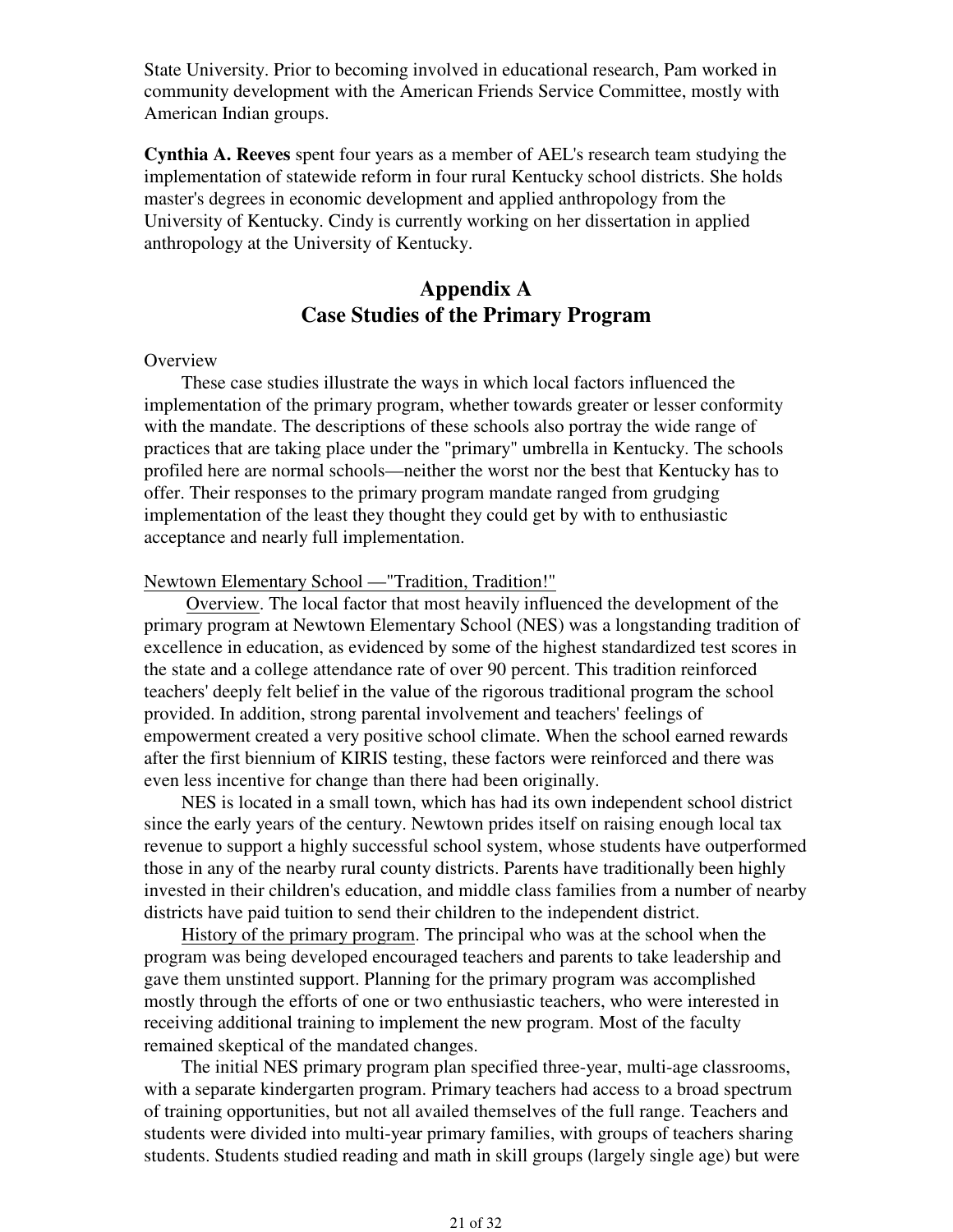taught "themes" (usually science and social studies) in the multi-age setting. Teachers reported that it was difficult to keep the attention of and involve students across such a wide age range.

 The first year of implementation, some teachers continued to use mostly traditional methods, but supplemented them with some new approaches, including centers, sustained silent reading, journal writing, and some hands-on math and science projects. Nearly all teachers rearranged their classrooms so that desks were in clusters or students seated around tables rather than in straight rows facing front. Many engaged in joint planning with one another. Some teachers shelved their textbooks and taught thematically.

 Teachers struggled with anecdotal records, but many began ensuring that primary students kept portfolios of work. (The content of the portfolios and the number of pieces of work varied from teacher to teacher.) Student progress was reported on a skills checklist with a narrative section rather than a traditional report card. Parents lamented the elimination of letter grades and reported that neither they nor their children could tell from the progress reports just how the students were doing.

 The multi- year families at Newtown Elementary changed quickly to dual- age self-contained classrooms, and later they changed again to essentially single-age units. The dual-age rooms, in some cases, were taught as split classes with little mixing of the two age groups for instructional purposes. Joint planning decreased to cooperation among grade-level teachers with the exception of planning for periodic schoolwide themes.

 Instruction remained largely traditional with a skills emphasis. Even so, teachers at higher grade levels reported that some primary students were advancing to the upper grades without the necessary proficiencies. Soon, even teachers who had enthusiastically embraced new methods returned to stressing skills either on their own or as a result of encouragement from others. Textbooks, worksheets, phonics workbooks, and spelling books were very much in evidence. Some teachers, especially at the third grade level, opted to give number or letter grades on student work.

 These traditional approaches were reinforced when the KIRIS results began coming in: the school earned rewards in the first two accountability cycles. The success of the "tried and true" methods convinced school personnel that they were on the right track and should persevere. Most parents were very pleased with the school's approach; they had been uncomfortable with the year or two of cautious experimentation that followed the initial primary implementation.

 Status of the primary program at the end of the 1996-97 school year. Newtown Elementary had retained some of the new strategies encouraged by the primary program. Teachers reported that primary students were writing more than in the past. Students worked in groups more than they did before KERA, according to the principal. Hands-on math and science have proven helpful and interesting for most teachers and students, although the extent to which these approaches were used varied by teacher. Teachers were conscious of the individual skill levels of students and tried to take them into account. Some teachers grouped students by skill level for reading or math instruction. Others gave whole class instruction in the basic subject areas but required less of students who had lower skill levels.

 The school personnel seemed comfortable with their approach in the primary program, and there was no sense of movement toward more or less implementation. Throughout the school's implementation of KERA, the faculty was confident that NES students would be successful on the statewide assessment and that the school will continue to be recognized as one of the most academically rigorous and successful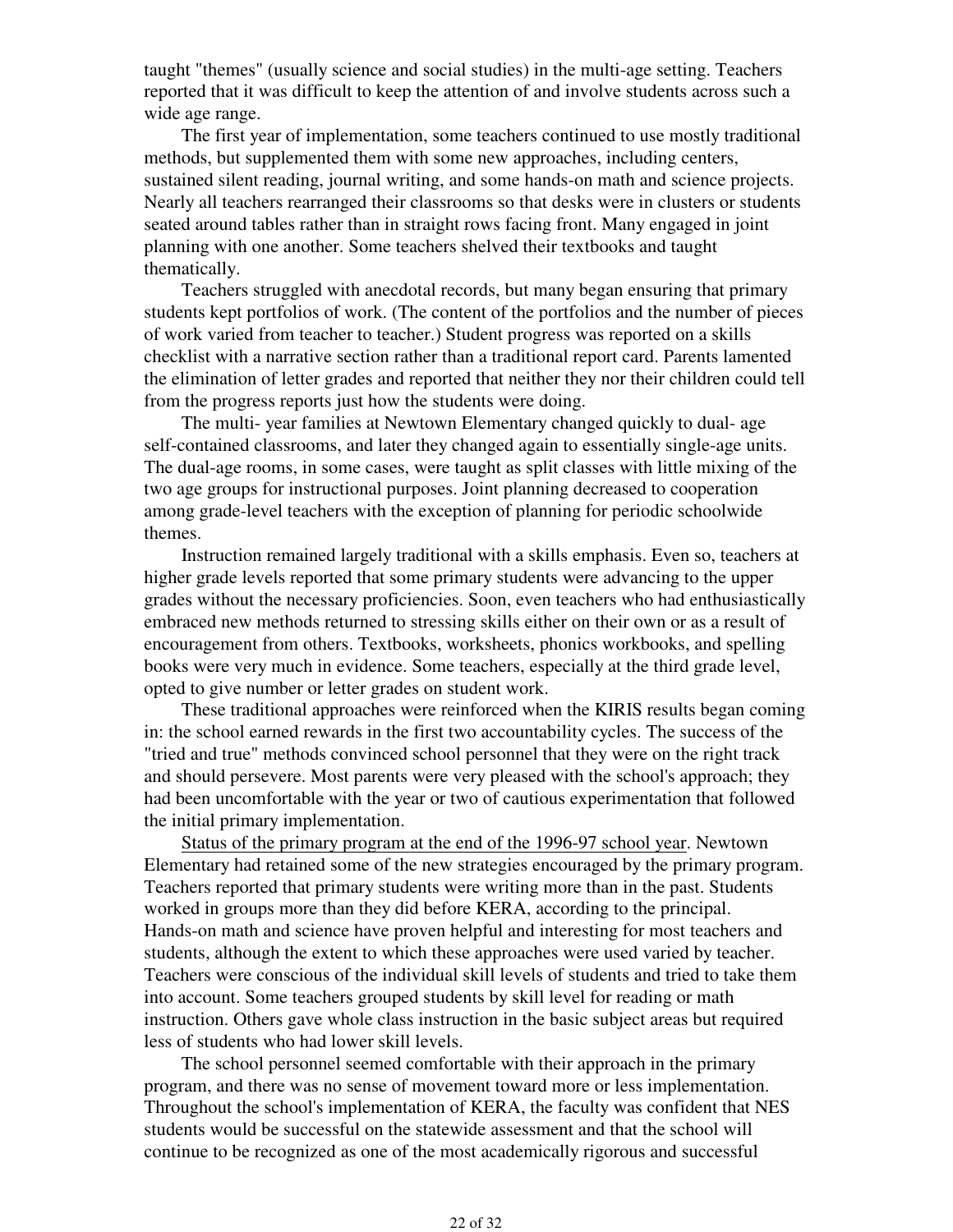schools in the area.

 Summary. NES was proud of its primary program before KERA was passed. The faculty has used the training made available as the KERA primary program was implemented to increase their repertoire of techniques and materials, and they have made some lasting changes, such as increasing the amount of writing done by primary students. But, for the most part, they have approached change with great caution. Their KIRIS scores—like their previous scores on standardized tests— have been high enough to convince them that their approach was correct and that their traditionally high academic standards will be maintained.

### Kessinger Elementary School—"The Need for Leadership"

 Overview. The factors that appeared to most strongly influence the evolution of the primary program at Kessinger Elementary were local ones: leadership, teacher beliefs, and school climate. Interestingly, many primary teachers at Kessinger appeared to grasp the intent of the primary program and to agree with the overall philosophy of allowing students to progress at their own rate through an instructional program geared to the needs of young learners. The primary program might have been implemented in a consistent direction at Kessinger had the faculty been able to pull together toward a common vision. But the opportunity to do so was impeded by frequent changes in principals, as well as a longstanding lack of cohesiveness among the teachers. Differing philosophies among teachers that had been largely dormant pre-KERA—when teachers had the freedom to teach as they saw fit within their own classrooms—were brought to the forefront when the faculty was called upon to create a coherent primary program.

 History of the primary program. Kessinger Elementary is located in a small, rural county where the economy is based largely on agriculture. In spite of an increase in the local tax rate and more state funding after KERA was passed, the district continues to struggle financially because of lack of industry and tourism in the county. There is a great deal of turnover in school and district leadership, in part because the district pays lower administrator salaries than surrounding districts. Kessinger has had five principals in the eight years since the passage of KERA.

 When KERA passed, Kessinger teachers exhibited varying degrees of enthusiasm for the nongraded primary program. Generally, primary teachers were willing to give the program a try and planned to implement it as specified by state guidelines. Some teachers, however, found that the primary philosophy fit their own belief systems very well and were eager to begin implementation, while others were skeptical and wanted to proceed more slowly. These different viewpoints exacerbated existing tensions among the faculty. The principal was uncomfortable with the conflict that arose from trying to arrive at a common vision for the program. When differences of opinion surfaced at the first meeting to plan the primary program, the principal delayed the planning process to provide a cooling-off period. Instead, the controversy heated up.

 By 1992–93, Kessinger teachers had been unable to agree on a primary configuration, so they implemented two different approaches. One team of teachers implemented a K–3 arrangement at one end of the hall, while another team implemented a dual–age arrangement (K–1, 1–2, and 2–3) at the other end. Neither team had common planning time with their colleagues, and teachers on both teams reported at mid–year that they were exhausted and frustrated from trying to implement new instructional programs without support or time to interact with their peers. Teachers on both teams tried different strategies for student grouping but were unable to settle on a strategy satisfactory to all. By the end of the year, teachers on the K-3 team began to differ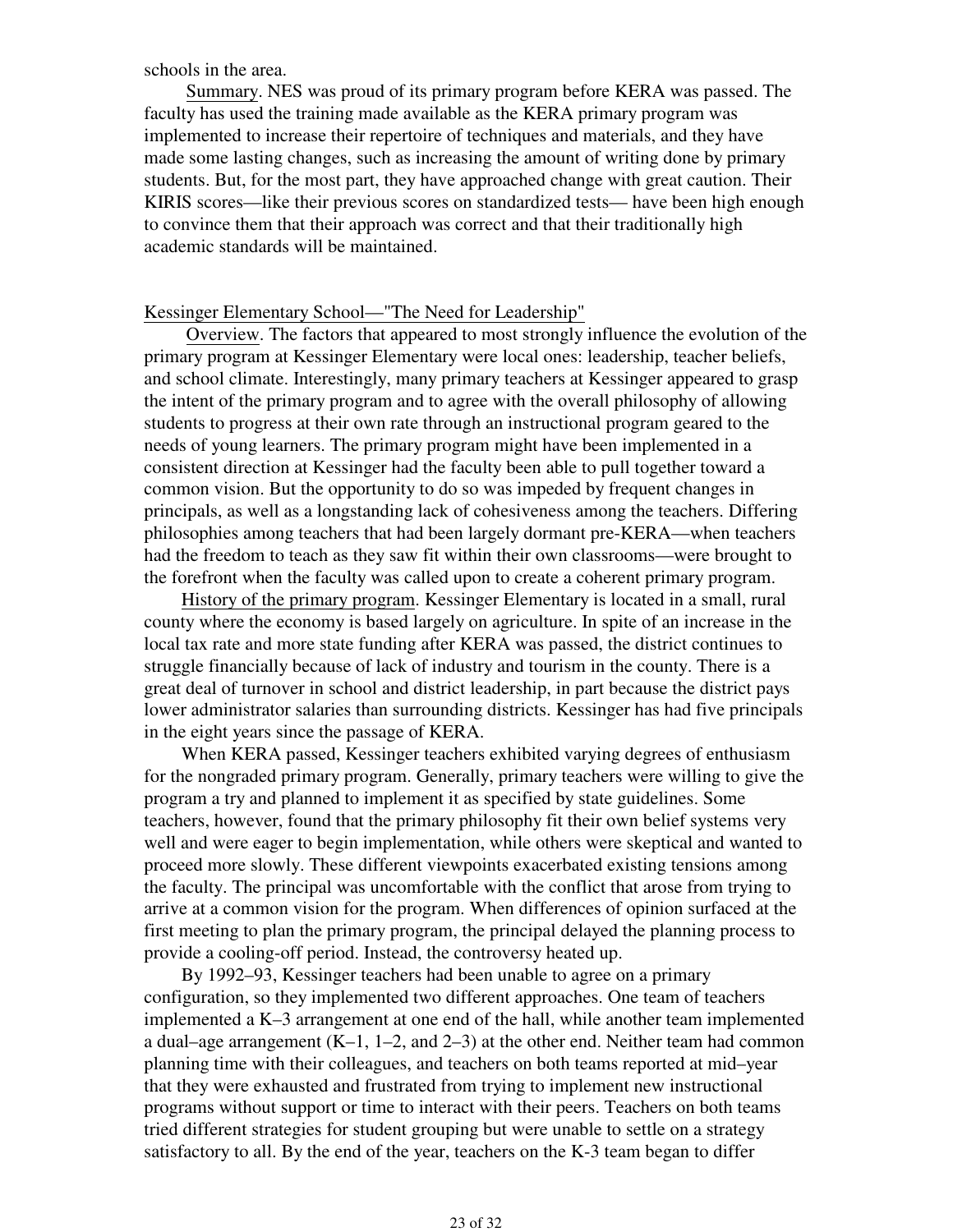among themselves, with some supporting the K–3 arrangement, others favoring a dual–age configuration, and others coming to believe that single–grading was desirable. There did not seem to be a strategy for teachers to meet and try to reach consensus on a unified approach.

 In 1993–94, the frustration and confusion regarding the Kessinger primary program reached a peak. Teachers still had not agreed on the appropriate configuration, and a new source of conflict arose when some teachers began to push to exclude kindergarten students from the program. Teachers moved kindergarten in and out of the program during the school year, shifting students among teachers. A parent complained that her child changed classes four times during the year as the teachers wavered on kindergarten inclusion. Another parent described the primary program as "a mess," and reported that the two factions of primary teachers were constantly bickering. The teachers themselves contemplated having a "negotiator" from the state department come talk to them.

 After the 1993-94 school year, the Kessinger principal opted to return to the classroom. The SBDM council hired a principal from outside the district who initiated and supported a move to dual–age classrooms with some ability grouping for skills. The primary configuration at Kessinger in 1994–95 was K–1, 1–2, and 2–3. Teachers kept their students in dual–age groups for a period of time each day, but students spent the bulk of the day in ability groups, mostly by grade. The disagreement over kindergarten inclusion in the primary program continued.

 This second (since our study began) principal resigned for a better offer in another district at the end of 1994–95. The SBDM council, on a split vote with no principal yet on board, voted to switch to a single–grade configuration the following year. The move was supported by intermediate- grade teachers, as well as some parents. The council subsequently hired a new principal, who set out to support the program that was already in place. She divided Kessinger teachers into single–grade teams and, for the first time, teams were given common planning time. Although teachers appeared to get along better, there were signs that factionalism continued. The principal reported that they were still "fighting the battle" in the school and with the community about what was expected of multi–age classrooms. A veteran faculty member reported that KERA had divided the school into "for" and "against" factions, and that teachers wasted a lot of time pulling in different directions and trying to win support for their views.

 Status of the primary program at the end of the 1996-97 school year. At the end of 1995–96, the third principal resigned to return to her home county. A new principal was hired and set about to bring the primary program "into compliance" with state requirements in 1996-97. This fourth principal, however, came on too strong for some teachers and was unable to intervene successfully. She attributed the problems in the primary to the lack of continuity in leadership. She said she had tried to help with this, but conceded that "there are times when my vision impedes the process." At the end of the school year, she resigned because she did not feel she had sufficient support to be an effective leader.

 The ongoing turmoil at Kessinger had considerably less detrimental effect on the primary program in particular and instruction in general than one might expect. In fact, Kessinger earned rewards in the second accountability cycle (1994-95 and 1995-96). By 1996-97, Kessinger primary teachers, as a group, did not seem to have been defeated by the conflict that had become a way of life at the school. Classroom observations at Kessinger revealed that very little instructional time was wasted, and that teachers were generally focused on helping students succeed. The majority of Kessinger primary teachers continued to implement many practices consistent with the primary philosophy. Many struggled within the single–grade structure to manage a continuous progress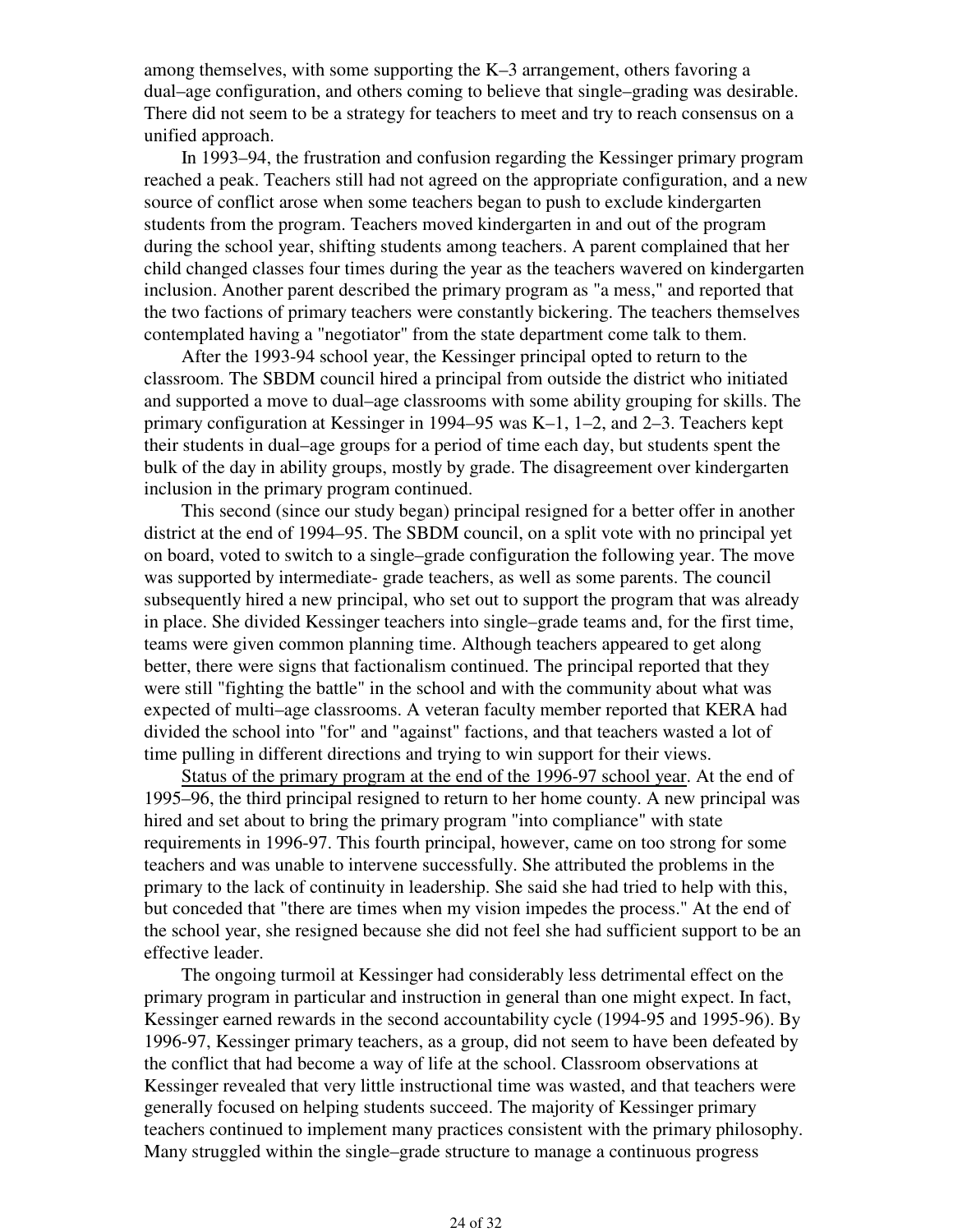model in their classrooms or exchanged students with other teachers. For instance, at least two teachers within their own classrooms established individualized reading programs for students. Two teachers of different grade levels combined their classes three times a week to teach science, planning units together after school and on weekends.

 Teachers who supported fuller implementation of the primary program were not vocal in their support, but seemed to have decided that the best way to manage the situation was to try to do what they thought best for students within their own classrooms or in conjunction with another, like-minded teacher. Teachers who opposed the primary program were more vocal. Generally, the KES teachers we interviewed and observed, whether they supported the primary concept or not, seemed to be conscientious and devoted to helping students learn. The two factions of teachers had simply been unable to arrive at a meeting of the minds with regard to the primary program. Those who opposed the program, including some parents, were more vocal and influential than supporters. The latter group continued to support the primary program and implement it to the best of their ability within a structure that was not conducive to the primary concept.

 Summary. The Kessinger case illustrates how inconsistencies in leadership can seriously impede a school's progress, particularly in a school where a faculty that lacks cohesiveness is called on to make major programmatic and instructional changes. In the early stages of primary program implementation, teachers were mostly left on their own to work out their differences. At that time, most of the teachers were willing to at least give the program a try, although there were varying levels of enthusiasm. When things did not go well at first, teachers had only their own belief systems and past experience to fall back on in knowing what to do next. Those who had been skeptical about the program returned to practices with which they had been successful previously. Those who supported the philosophy forged on, thus widening the chasm between the two camps of teachers. By the time a principal was hired who understood and supported the primary program philosophy, the factions were well-entrenched and difficult to bring together. The constant change in leadership since that time has made the problem worse. By the time each new principal had begun to grasp the nature of the problem, the year was nearly over and then the principal moved on to another job. The situation will not be easily resolved under any circumstances, but there is a desperate need for continuity in leadership in order to get the primary program and the school on track.

 The future of the primary program at Kessinger is uncertain. At the time of this writing, the Kessinger SBDM council had hired a new principal, this time someone from within the district. The primary program has switched to a K, 1-2, 3 configuration in an attempt to bring the program into "compliance." It remains to be seen what role the fifth principal will play in shaping the direction of the primary program. Because she has several years of experience in the school district, she may have greater insight into the problems going in than have previous principals. Whether her familiarity with Kessinger and its teachers will be an asset or a liability depends not only on her ability to bring the faculty together, but on the teachers' own willingness to trust one another enough to ignore past differences and make another attempt at developing a common vision for students.

### Vanderbilt County Elementary School—"Why Are We Doing This?"

 Overview. Vanderbilt County Elementary School (VCES) illustrates, perhaps more than any school in our study, how the combination of state and local factors can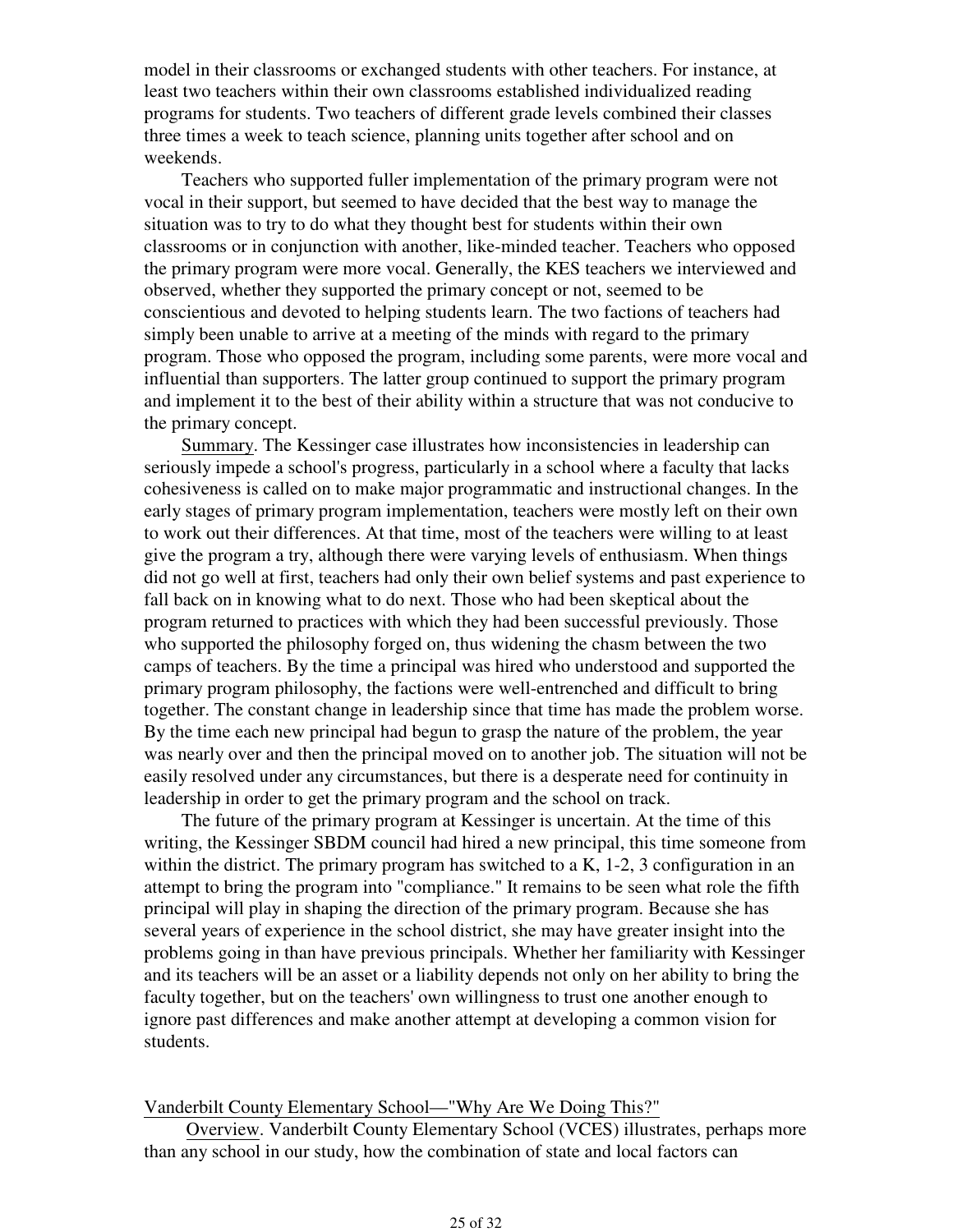influence primary program implementation. One of the most central factors at VCES was the lack of a shared philosophy among the faculty with regard to the primary program. The school had previously been traditional in its approach and had done well on standardized tests using this approach. KERA and a new principal arrived at the school nearly simultaneously, however, and it seemed that a new day had dawned at VCES. VCES teachers were initially willing to suspend disbelief and implement new programs and strategies at the principal's urging. Some primary teachers were enthused about the changes but many were skeptical, perhaps because of their previous success using more traditional methods. When the first round of KIRIS results was released and VCES had not met its threshold, the teachers began retreating from primary program implementation. As a result, a school that initially made many changes in its approach to primary instruction returned to a program that closely resembled pre–KERA practices.

 History of the primary program. VCES is located in the county seat of a rural, agricultural community. The new principal, hired in 1991 by the newly-formed SBDM council, greatly supported the concepts embedded in KERA and set about to put the school on a new path. Early reports from teachers were mostly complimentary; they appreciated the principal's energy, enthusiasm, and aggressiveness in seeking resources and opportunities for them to get the training they needed to implement KERA.

 The central office, too, was relatively pro–active in preparing teachers to implement the primary program, and several years of sound fiscal management enabled the district to provide substantial professional development to primary teachers. VCES teachers availed themselves of these opportunities more than teachers at other schools in the district, largely owing to the principal's encouragement, support, and initiative in locating additional time and resources for teacher training. Primary teachers were appreciative of the resources and training available to them, and most of them made many changes during initial implementation of the primary program.

 At that time, the focus appeared to be heavily on implementation of the primary program critical attributes. VCES primary teachers changed their instructional and assessment approaches substantially, but did not express a strong sense of the overall purpose of the primary program. Many VCES teachers were especially skeptical of the multi-age requirement. The school was cautious in implementing a multi-age program, never going beyond a dual-age arrangement. During the first year of implementation, half of the primary teachers had dual-age classrooms all day, while the other half had dual-age groups for an hour daily. Kindergarten teachers incorporated their students into the program 90 minutes weekly. Teachers with full-day dual-age classrooms paired with another teacher for "skills grouping" in math and sometimes reading: the teachers grouped students according to their skill level, with one teacher taking the "high" group and another the lower group. Teachers were required by the principal that year to submit evidence of flexible grouping and regrouping of students. Teachers were provided with planning days and used these to collaborate with colleagues. Collaboration tended to be dual-grade rather than across the primary. Many teachers were systematic about keeping anecdotal records on students.

 In 1993-94, VCES primary teachers configured their program with a variety of dual- grade arrangements: K-1, 1-2, and 2-3. In addition, two self-contained kindergarten rooms were in place for parents who preferred that option. Primary teachers generally felt that a wider age span would be too difficult to manage. Some teachers said they would prefer to return to a single–grade approach. Even with dual–age classrooms, VCES primary teachers reported that they did not keep the same students from one year to the next so that no teacher would have the same problem students each year. Primary teachers continued to use many of the new instructional approaches they had learned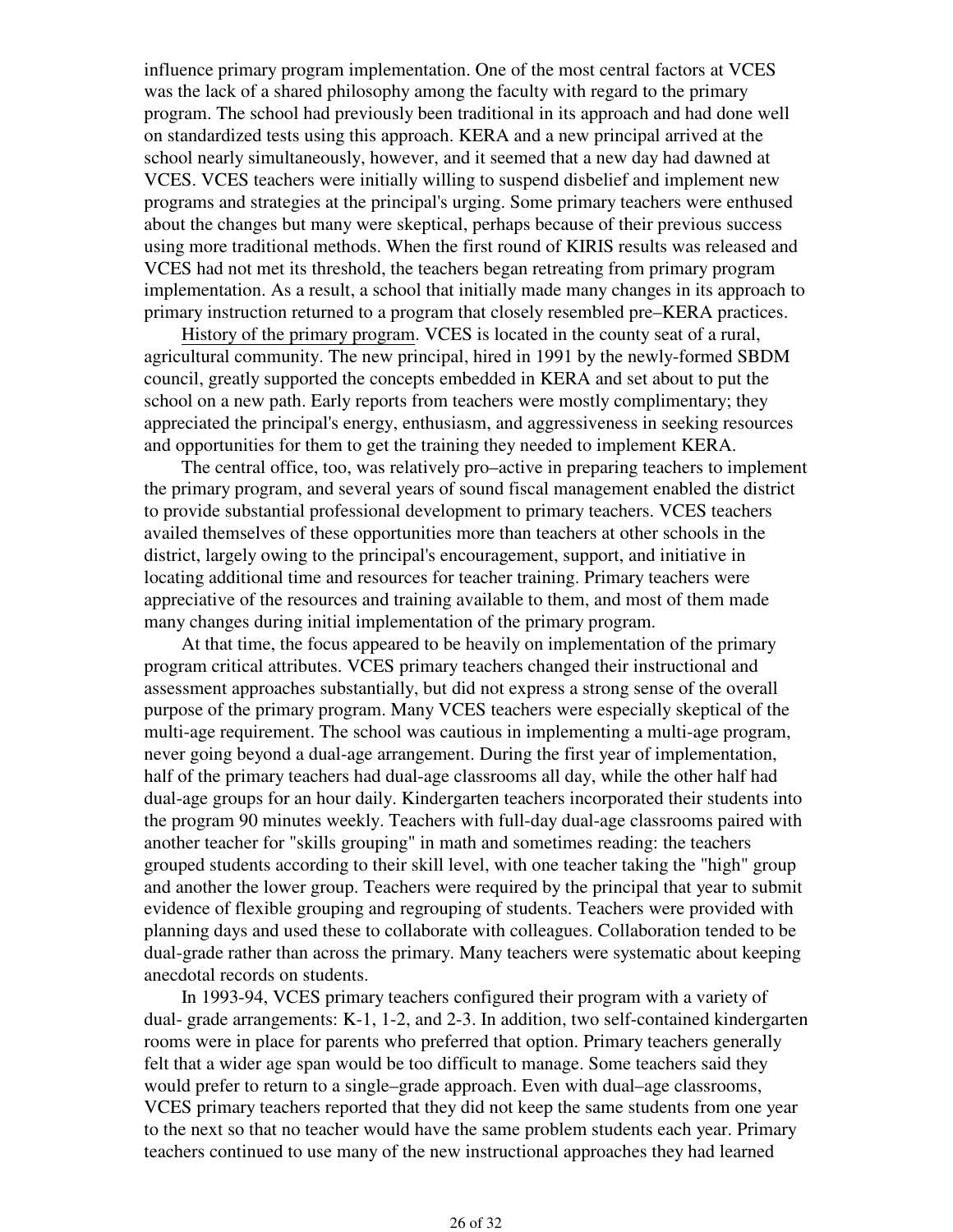about.

 In 1994–95, all VCES classrooms were configured as either K/1 or 2/3. Teachers worked in teams of two or three within their grade groups (teams were either K/1 or 2/3, but there was not a mix) to do skills grouping each morning for language arts and math instruction. The skills groups were largely single-grade groups, but some students crossed the grade boundary as needed. That same year, KIRIS results for the first biennium were released. Within the school district, other elementary schools that had not made as many changes as VCES scored high enough to earn rewards. VCES scores improved but the school did not meet its goal. Many teachers at VCES and throughout the district interpreted this as a sign that VCES had gone too far in throwing out tried–and–true methods. Teachers who had tried to follow the course the principal had set for the school began to question this course. The principal began to give teachers more freedom to find approaches with which they were comfortable.

 The dual-age approach continued in 1995-96, but more and more teachers reported dissatisfaction with this arrangement; they expressed a desire to return to single-grade classrooms. Teachers began to incorporate some of the more traditional approaches back into their classrooms, such as using basal readers and teaching spelling and phonics as separate subjects. Teachers reported that they felt less pressure now to use only the newer methods, perhaps because the assessment results had given more credence to the argument that the new approaches were not effective. Teachers also began to back away from authentic assessment techniques. One of the changes teachers had made—collaboration with special teachers—increased in response to KIRIS results, as the school began to use Title I teachers as math and science specialists to help teachers plan hands-on activities in their classrooms.

 Status of the primary program at the end of the 1996-97 school year. The VCES principal, who initially made a strong effort to get the primary program moving in a consistent direction, changed strategy after the first round of test scores were released. In 1996-97 when the primary teachers expressed a strong desire to return to a single-grade configuration, the principal insisted they clear this through the state department of education. When officials at the state department assured them that they could have single-grade homerooms with the understanding that students would be moved around during the day according to individual needs, the teachers moved to a single-grade arrangement without overt opposition from the principal. For the most part, VCES primary teachers appeared to have opted for a more traditional approach, placing students in single-grade classrooms and grouping them mostly by ability in relatively stable groups.

 With the principal now giving the teachers more freedom in choosing instructional strategies, each primary teacher began implementing the program as she saw fit, resulting in approaches that varied from one classroom to the next. The majority of primary teachers expressed support for the single-grade approach, and several professed a belief that VCES teachers had thrown out too much initially and needed to return more to "the basics." Veteran primary teachers appeared to have reinstated the more traditional approaches. Younger teachers used more variety in their approaches, continuing to do some whole language, cooperative learning, hands–on activities, and centers.

 Summary. The VCES case illustrates how an educational innovation can go awry when teachers do not see promising results after being obliged to make a change with which they do not agree and whose purpose they may not understand. VCES teachers were given ample professional development aimed at helping them implement the critical attributes, but they seemed to view the attributes as ends in themselves, rather than as means to an end. The principal, who seemed to grasp the purpose of the primary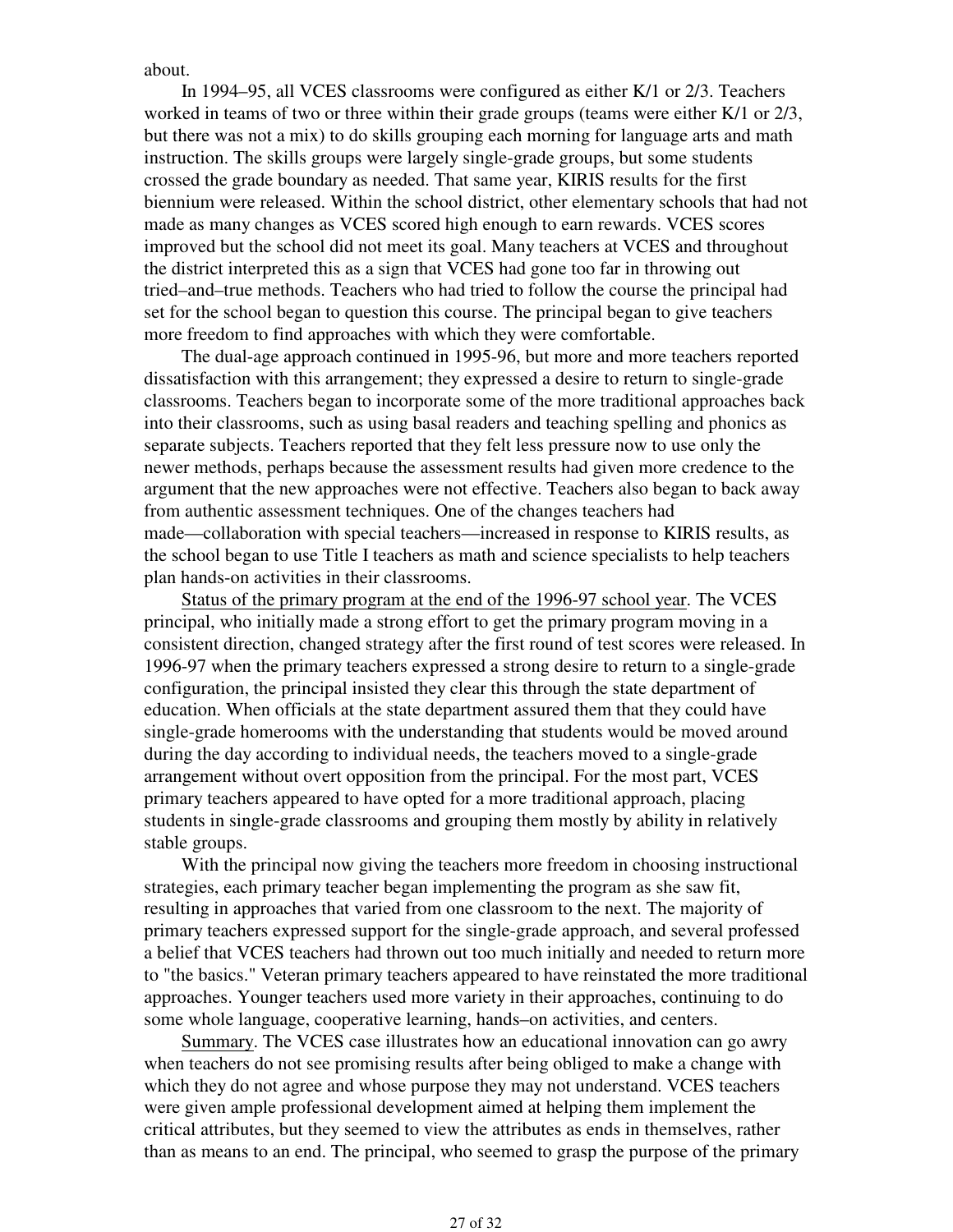program and felt implementation of the critical attributes was essential to achieving the goals of the program, hoped that the extensive professional development VCES teachers received would bring them on board in implementing the program. Whether this happened or not, however, the principal felt responsible for making sure the state–mandated primary program was implemented, and this was accomplished by a strong focus on process over content. As time went on and test results came in, however, the principal gave teachers more freedom in the classroom in the hope that, once they were comfortable that they were covering the necessary content, they would begin to incorporate strategies that enabled students with different learning styles to acquire the necessary knowledge and skills. It is too soon to tell what will become of the VCES primary program. In one sense, it might appear that KIRIS scores interrupted the reform process at VCES. However, if the principal and teachers can continue working toward an approach that successfully combines the teachers' expertise on what it takes to help students acquire basic skills with the principal's understanding of instructional strategies that enable all students to have success, then KIRIS results may have been just the impetus the school needed to get everyone moving in a common direction. Orange County Elementary School—"Change and Change Again"

 Overview. At Orange County Elementary School (OCES), local factors facilitated the development of the most fully fleshed out primary program implementation we observed. There was a strong principal, teachers who trusted the principal and accepted her leadership, and a district ethic of openness to educational improvements. During primary program implementation, the school moved into a new building designed to encourage flexible grouping and regrouping of students and professional teamwork among the faculty. School climate is positive, and the faculty is developing a common, child-centered vision. When the first KIRIS results were reported, the school had the largest gains of any elementary school in the district, and OCES earned rewards after the second biennium also. The faculty prided itself on what the school had been able to accomplish.

 In spite of success on KIRIS while implementing a relatively innovative primary program, OCES educators became fearful that they could not continue improving without increasing the fit between the primary program and the KIRIS-driven upper elementary grades. Their solution was to combine third and fourth grades in a large open-space classroom. This combination resulted in a return to more traditional forms of instruction at the upper primary level, although continuous progress and other aspects of the primary program were still emphasized.

 History of the primary program. OCES is located in a large, rural, eastern Kentucky county school district. A new principal, who provided vigorous leadership, came to the school shortly before KERA went into effect. Some of the faculty were initially leery of the new principal's strong advocacy of the nongraded primary program and research-based curriculum innovations, but the principal won their support by demonstrating respect for their professional opinions and decisions. From the beginning, teachers have been child- oriented; they are determined to make sure their students, mostly from non-advantaged backgrounds, have the opportunity to achieve at high levels. Leadership from the principal and an active school counselor have reinforced the focus on the whole child. The school has the feel of a large extended family, with cooks, instructional aides, and students, as well as teachers and administrators, taking responsibility for the student body.

 The OCES primary committee, consisting of the principal, counselor, and all K-3 teachers, developed and implemented a plan in which children aged 5-9 worked together in multi-age home bases for several hours a day. Students worked on academic subjects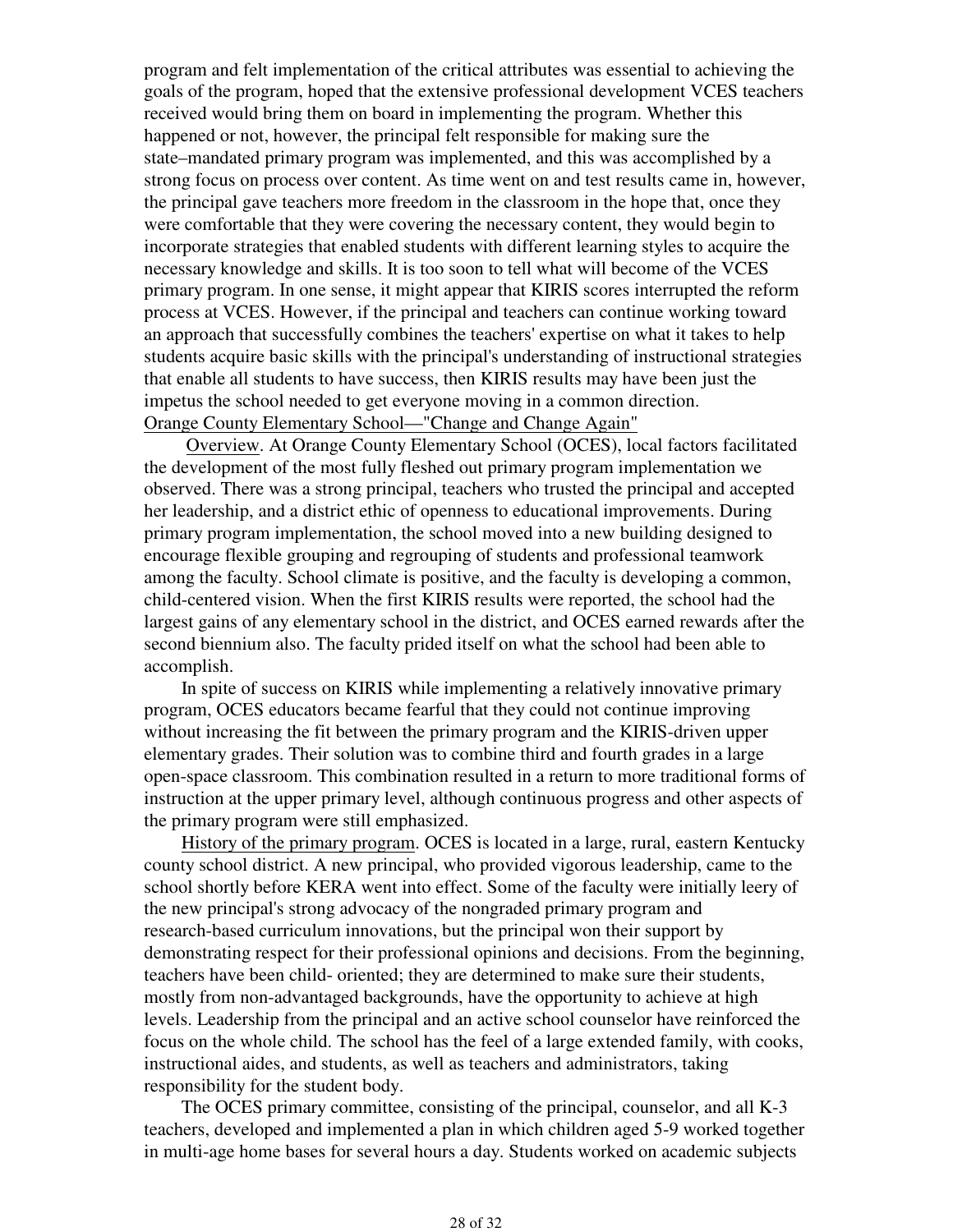in somewhat flexible skill groups for the balance of the day. Special education children were fully integrated into these families. The plan resulted in frequent movement in the halls as children moved from room to room in order to change skill groups. One primary family was able to use a different strategy, however. There was one large, open-space classroom that was able to accommodate four teachers and almost 100 children. This arrangement facilitated teacher collaboration and more flexible grouping and regrouping than was possible in the other families.

 The primary teachers received a great deal of training in innovative curricula and strategies, especially during the planning year (1991-92) and the first year of program implementation (1992-93). The primary teachers met as a group occasionally, and each family of teachers had common planning time scheduled daily, when they jointly planned interdisciplinary themes or units—usually taught during multi-age, multi-ability "theme time" in the afternoon, after the academic subjects had been covered.

 Although the OCES primary teachers made a concerted effort to implement the critical attributes, they had difficulties that brought about an "implementation slump" during the third and fourth years of implementation. Even with common planning time, teachers never had enough time to do all they had to do, and they reported their personal life suffered. Parental participation, which was high during the first two years of the program, waned, and collaboration among the teachers in each family grew less intense. Teachers began using the common planning time for individual planning.

 As primary students began entering fourth grade, the upper elementary teachers compared them with previous classes. They reported that the children were more creative and better at problem solving than previous classes, and less fearful of speaking in public, but that they were less disciplined and were often unwilling to sit quietly and work at their desks.

 When the school moved to the new facility, most primary children were housed in large open rooms, as had proved so successful for one primary family during the first two years of the program. One family shared two smaller rooms. Another change for the primary was a district requirement that they use the full Kentucky Early Learning Profile (KELP) for recordkeeping and reporting to parents. While some teachers complained bitterly about the amount of time and paperwork required by KELP, they also said that it enabled them to know their students and understand their achievement better than they ever had before.

 In 1996-97, the primary configuration was changed from K-3 families to two K-2 primary families and one large family combining Grades 3 and 4. There were five teachers and approximately 100 children in the classroom housing Grades 3 and 4. The rationale for this move was to ease the transition from the primary program to fourth grade in both academics and deportment.

 The upper primary teachers responded to the pressure to prepare students for the academic rigors of KIRIS with a renewed emphasis on skills. They used basal readers and textbooks freely, following them closely in some cases and using them as resources in others. Instruction was less thematic, although science and social studies were still taught as units. Students did participate in a number of hands-on science projects.

 The upper primary teachers incorporated continuous progress into basic skill areas. For a number of years every student in the school has taken a basic skills test each year to make sure that those skills were not being neglected. Beginning in 1996-97, the teachers in the third-fourth grade classroom assessed all students in both grades on math and reading skills and used the results—as well as their observation of student skills—to assign students to flexible skill groups. At the end of each unit or chapter, students were shifted to other groups or new groups were composed, based on student progress. Thus,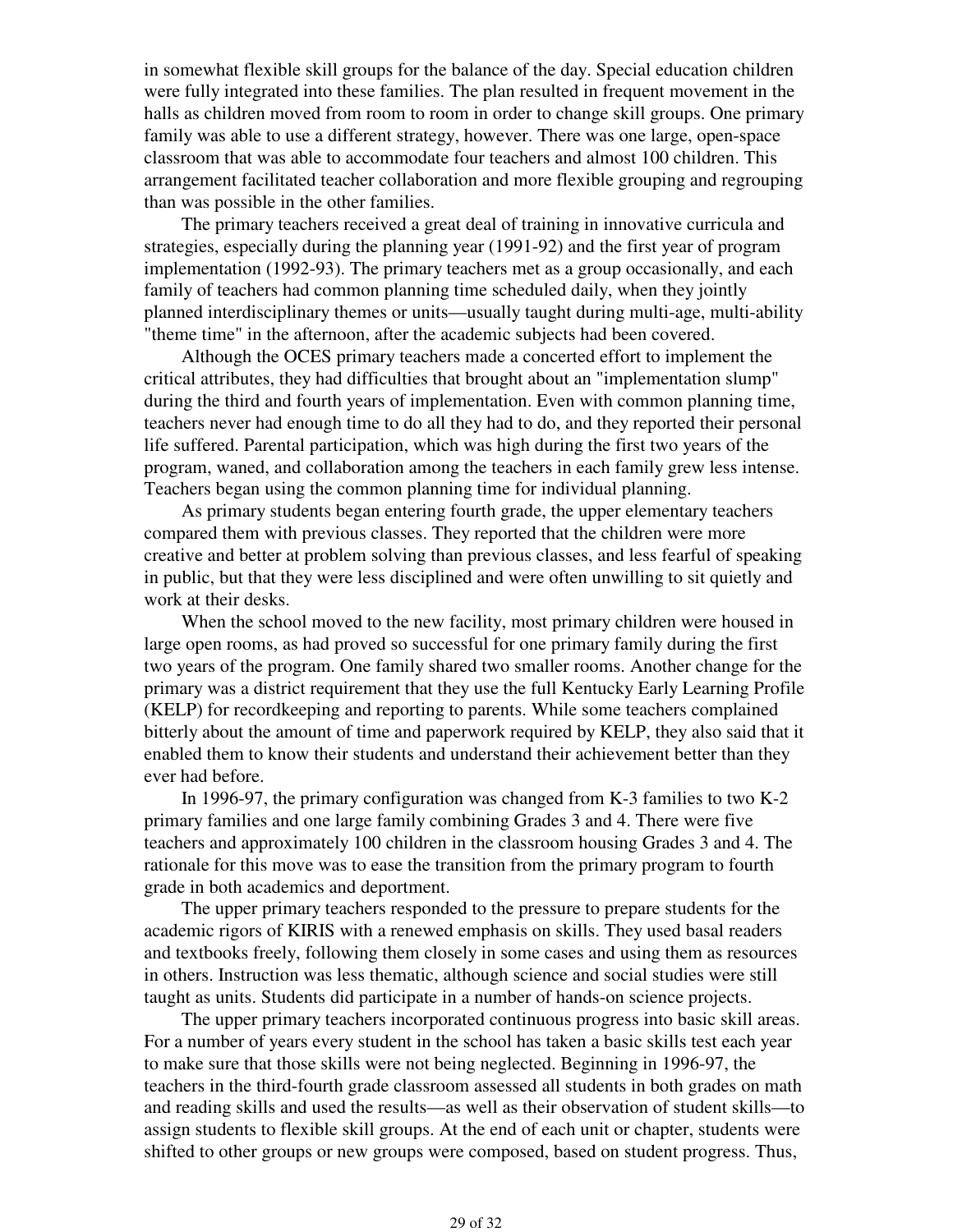in a skill group focused on multiplication, some students might be assigned to a group reviewing place value, while others were considered ready to move on to division. Reading groups were shuffled less frequently than math groups.

 Status of the primary program at the end of the 1996-97 school year. The K-2 classrooms at OCES were still organized around the seven critical attributes of the primary program; however, the final year of primary was focused on preparing students to succeed on KIRIS. The program in upper primary incorporated continuous progress in the basic tool subjects, especially mathematics, as part of this strategy. It is likely that the OCES primary program will continue to change in response to local pressures, including those of KIRIS preparation, perhaps by holding the younger primary students to increased academic expectations.

 Summary. OCES illustrates how local factors, including a felt need to improve local education, can lead a faculty to implement the nongraded primary program wholeheartedly and how their response to state factors (KIRIS preparation) can influence the direction of change. Orange County educators were committed to change because they wanted their students to achieve. Several factors came together in a timely way to persuade teachers that the primary program was a step in the right direction. Subsequently, educators at the school came to believe that the disjunction between the primary program and the intermediate grades must be addressed if the school was to continue meeting its accountability goal. Their current solution to this problem seems to have pointed upper primary teachers toward a more traditional scope and sequence as they attempt to inject KIRIS content into their instruction.

 The teachers have not, however, abandoned all the primary program innovations: they continue to employ some flexible grouping and regrouping, the KELP assessment/reporting program, frequent communication with parents, and hands-on and collaborative education as strategies for reaching their academic goals. Frequent testing as the basis for regrouping enables continuous progress in the basic tool subjects.

 The OCES dilemma—how to teach rigorous, challenging content while using developmentally appropriate practices—is shared by other Kentucky schools struggling with simultaneous implementation of a continuous progress primary program and assessment-driven reform. The OCES primary program seems to be evolving in a rational and potentially positive direction. What the teachers need is assurance that it is possible to integrate a KIRIS content focus into the developmentally appropriate practices of the primary program, coupled with specific guidance in how to do that—then they would have the best of both worlds.

#### **Copyright 2000 by the** *Education Policy Analysis Archives*

The World Wide Web address for the *Education Policy Analysis Archives* is **epaa.asu.edu**

General questions about appropriateness of topics or particular articles may be addressed to the Editor, Gene V Glass, glass@asu.edu or reach him at College of Education, Arizona State University, Tempe, AZ 85287-0211. (602-965-9644). The Commentary Editor is Casey D. Cobb: casey.cobb@unh.edu .

## **EPAA Editorial Board**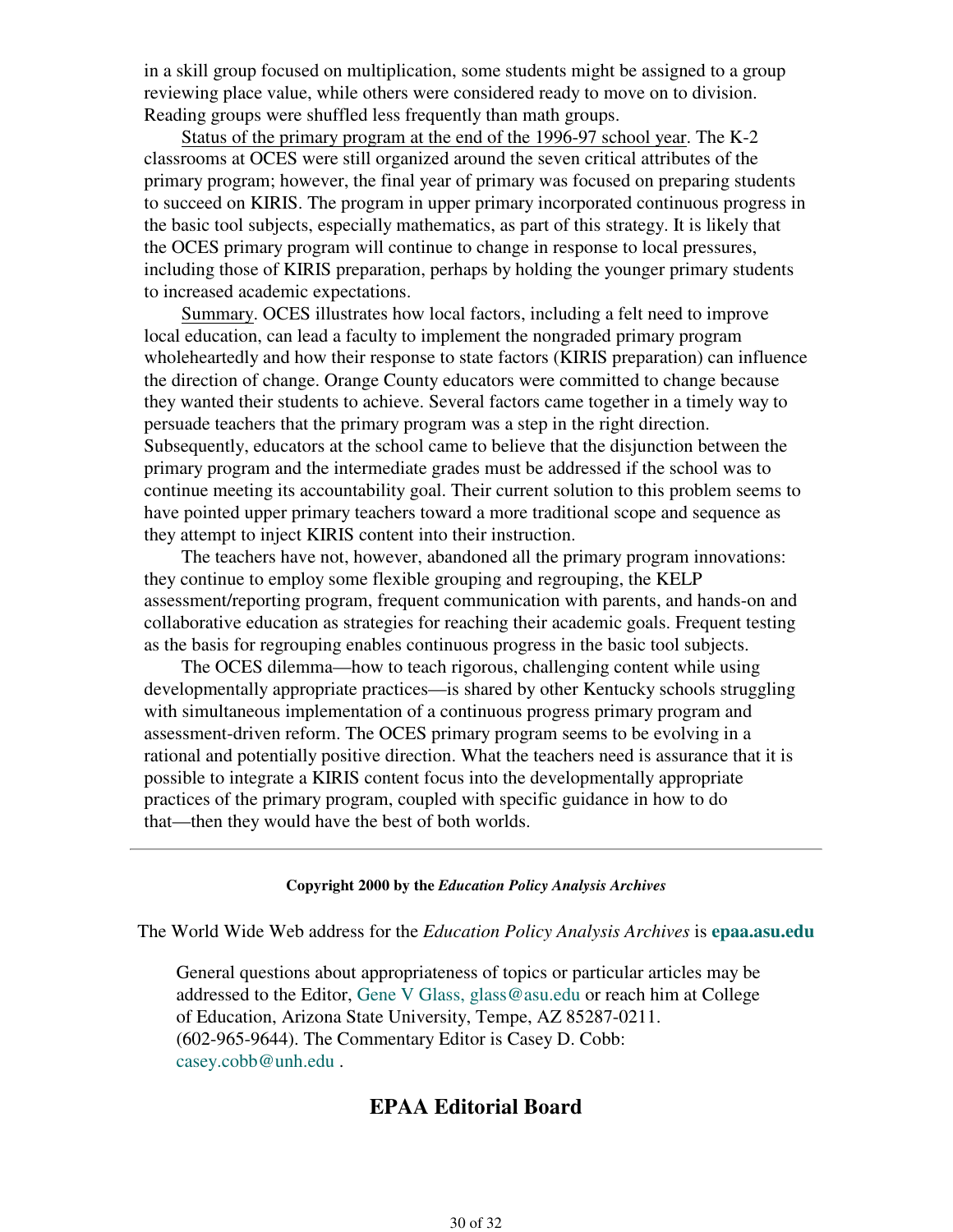Michael W. Apple University of Wisconsin

John Covaleskie Northern Michigan University

Sherman Dorn University of South Florida

Richard Garlikov hmwkhelp@scott.net

Alison I. Griffith York University

Ernest R. House University of Colorado

Craig B. Howley Appalachia Educational Laboratory

Daniel Kallós Umeå University

Thomas Mauhs-Pugh Green Mountain College

William McInerney Purdue University

Les McLean University of Toronto

Anne L. Pemberton apembert@pen.k12.va.us

Richard C. Richardson New York University

Dennis Sayers Ann Leavenworth Center for Accelerated Learning

Michael Scriven scriven@aol.com

Robert Stonehill U.S. Department of Education Greg Camilli Rutgers University

Alan Davis University of Colorado, Denver

Mark E. Fetler California Commission on Teacher Credentialing

Thomas F. Green Syracuse University

Arlen Gullickson Western Michigan University

Aimee Howley Ohio University

William Hunter University of Calgary

Benjamin Levin University of Manitoba

Dewayne Matthews Western Interstate Commission for Higher Education

Mary McKeown-Moak MGT of America (Austin, TX)

Susan Bobbitt Nolen University of Washington

Hugh G. Petrie SUNY Buffalo

Anthony G. Rud Jr. Purdue University

Jay D. Scribner University of Texas at Austin

Robert E. Stake University of Illinois—UC

David D. Williams Brigham Young University

## **EPAA Spanish Language Editorial Board**

**Associate Editor for Spanish Language Roberto Rodríguez Gómez Universidad Nacional Autónoma de México**

roberto@servidor.unam.mx

Adrián Acosta (México)

Universidad de Guadalajara adrianacosta@compuserve.com J. Félix Angulo Rasco (Spain) Universidad de Cádiz felix.angulo@uca.es